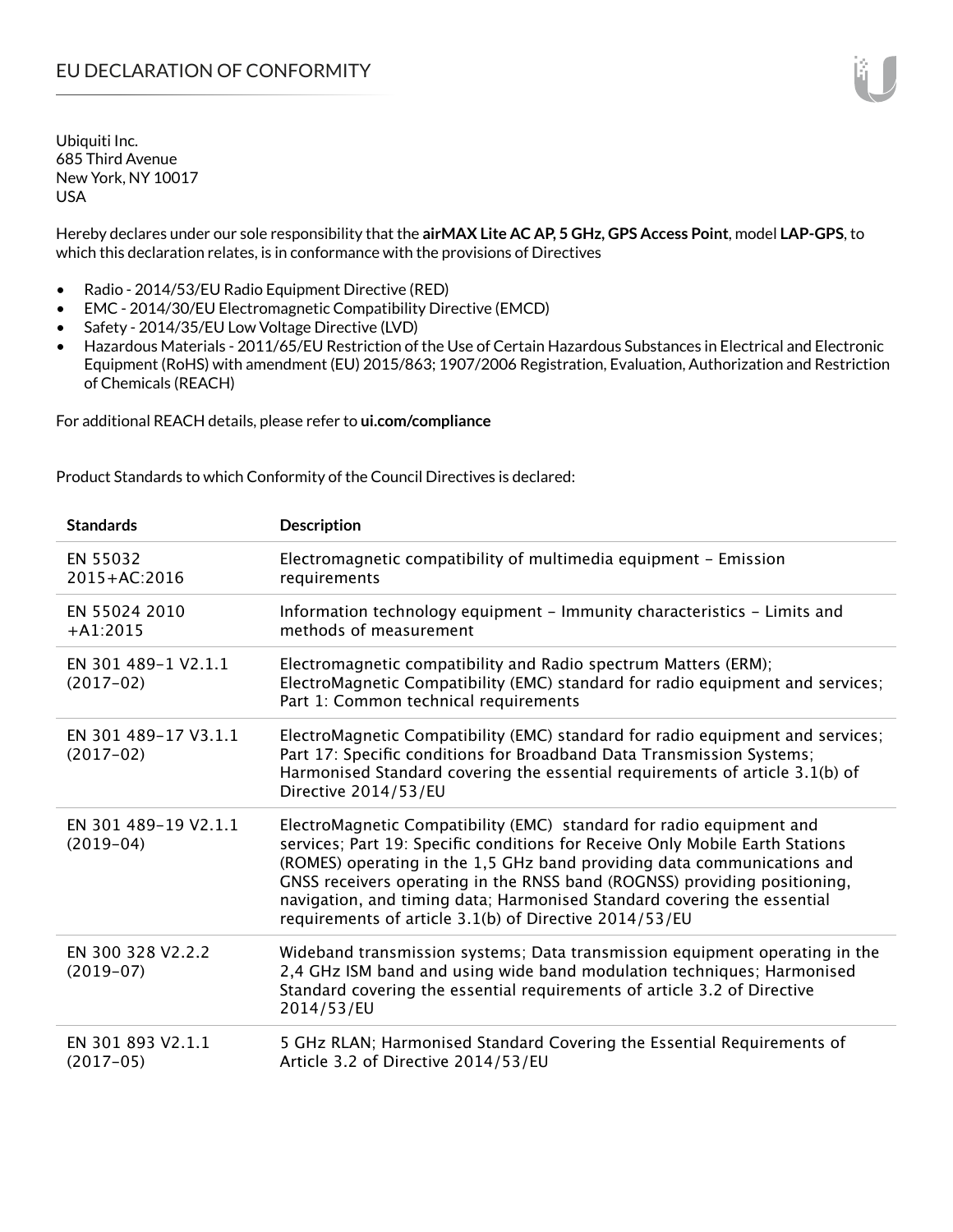## DECLARATION OF CONFORMITY

| <b>Standards</b>                 | <b>Description</b>                                                                                                                                                                                                                                                                                           |
|----------------------------------|--------------------------------------------------------------------------------------------------------------------------------------------------------------------------------------------------------------------------------------------------------------------------------------------------------------|
| EN 302 502 V2.1.1<br>$(2017-03)$ | Wireless Access Systems (WAS); 5,8 GHz Fixed Broadband Data Transmitting<br>Systems; Harmonised Standard Covering the Essential Requirements of Article<br>3.2 of Directive 2014/53/EU                                                                                                                       |
| EN 303 413 V1.1.1<br>$(2017-06)$ | Satellite Earth Stations and Systems (SES); Global Navigation Satellite System<br>(GNSS) receivers; Radio equipment operating in the 1 164 MHz to 1 300 MHz<br>and 1 559 MHz to 1 610 MHz frequency bands; Harmonised Standard covering<br>the essential requirements of article 3.2 of Directive 2014/53/EU |
| EN 62311 2008                    | Assessment of electronic and electrical equipment related to human exposure<br>restrictions for electromagnetic fields (0 Hz - 300 GHz)                                                                                                                                                                      |
| EN 62368-1<br>2014+A11:2017      | Audio/video, information and communication technology equipment – Part 1:<br>Safety requirements                                                                                                                                                                                                             |
| <b>CE Marking</b>                | C E                                                                                                                                                                                                                                                                                                          |

Mark Feil Compliance Manager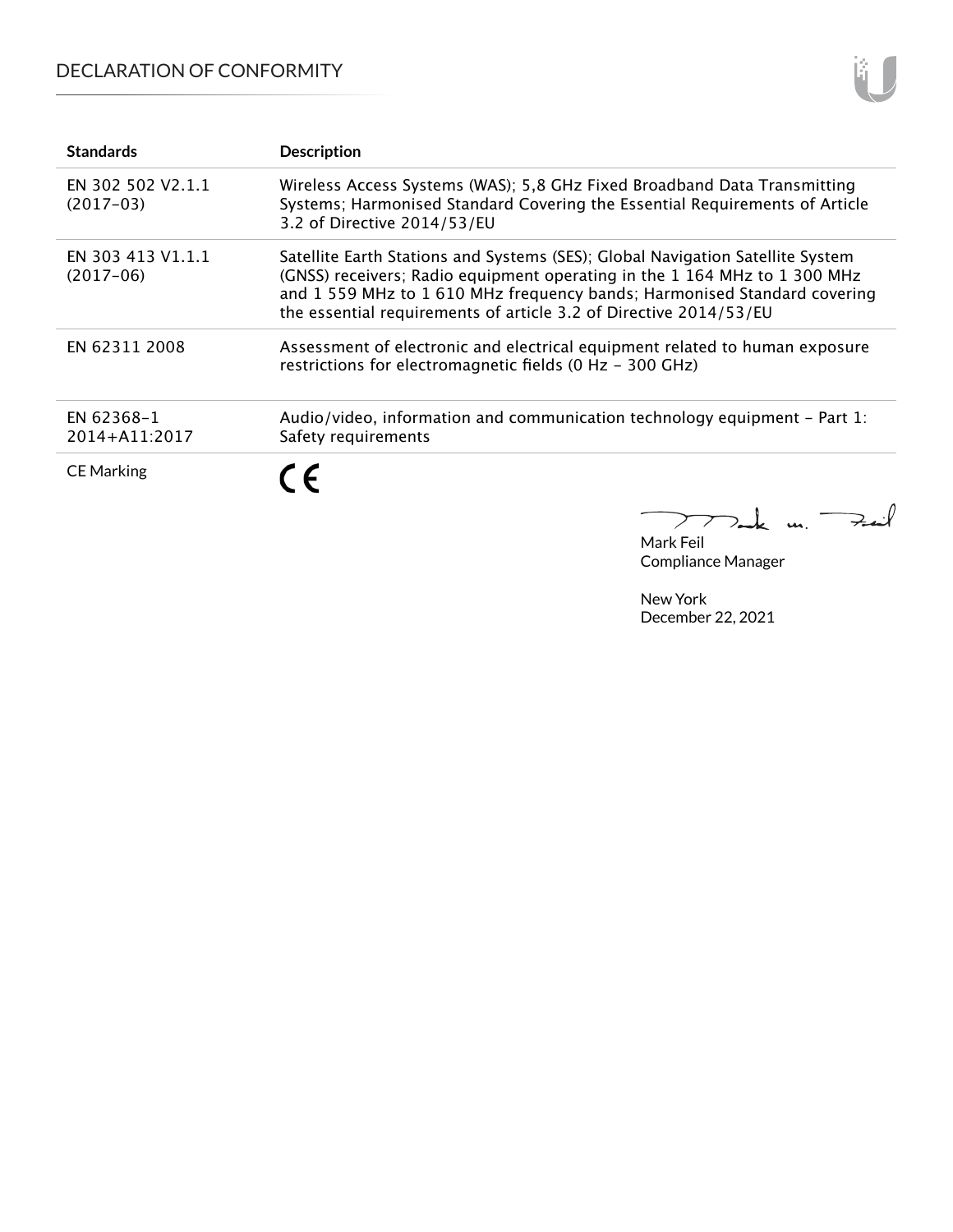## **LAP-GPS**

### **български** [Bulgarian]

С настоящото Ubiquiti декларира, че това устройство LAP-GPS е в съответствие със съществените изисквания и други приложими разпоредби на Директиви 2014/53/EC, 2014/30/ЕС, 2014/35/ЕС.

## **Hrvatski** [Croatian]

Ubiquiti ovim putem izjavljuje da je ovaj uređaj LAP-GPS sukladan osnovnim zahtjevima i ostalim bitnim odredbama Direktiva 2014/53/EU, 2014/30/EU, 2014/35/EU.

## **Čeština** [Czech]

Ubiquiti tímto prohlašuje, že toto LAP-GPS zařízení, je ve shodě se základními požadavky a dalšími příslušnými ustanoveními směrnic 2014/53/EU, 2014/30/EU, 2014/35/EU.

## **Dansk** [Danish]

Hermed, Ubiquiti, erklærer at denne LAP-GPS enhed, er i overensstemmelse med de væsentlige krav og øvrige relevante krav i direktiver 2014/53/EU, 2014/30/EU, 2014/35/EU.

## **Nederlands** [Dutch]

Hierbij verklaart Ubiquiti, dat deze LAP-GPS apparaat, in overeenstemming is met de essentiële eisen en de andere relevante bepalingen van richtlijnen 2014/53/EU, 2014/30/EU, 2014/35/EU.

## **English**

Hereby, Ubiquiti, declares that this LAP-GPS device, is in compliance with the essential requirements and other relevant provisions of Directives 2014/53/EU, 2014/30/EU, 2014/35/EU.

## **Eesti keel** [Estonian]

Käesolevaga Ubiquiti kinnitab, et antud LAP-GPS seade, on vastavus olulistele nõuetele ja teistele asjakohastele sätetele direktiivide 2014/53/EL, 2014/30/EL, 2014/35/EL.

## **Suomi** [Finnish]

Täten Ubiquiti vakuuttaa, että tämä LAP-GPS laite, on yhdenmukainen olennaisten vaatimusten ja muiden sitä koskevien direktiivien 2014/53/EU, 2014/30/EU, 2014/35/EU.

## **Français** [French]

Par la présente Ubiquiti déclare que l'appareil LAP-GPS, est conforme aux exigences essentielles et aux autres dispositions pertinentes des directives 2014/53/UE, 2014/30/UE, 2014/35/UE.

## **Deutsch** [German]

Hiermit erklärt Ubiquiti, dass sich dieses LAP-GPS Gerät, in Übereinstimmung mit den grundlegenden Anforderungen und den anderen relevanten Vorschriften der Richtlinien 2014/53/EU, 2014/30/EU, 2014/35/EU befindet.

## **Ελληνικά** [Greek]

Δια του παρόντος, Ubiquiti, δηλώνει ότι αυτή η συσκευή LAP-GPS, είναι σε συμμόρφωση με τις βασικές απαιτήσεις και τις λοιπές σχετικές διατάξεις των οδηγιών 2014/53/EE, 2014/30/EE, 2014/35/EE.

## **Magyar** [Hungarian]

Ezennel Ubiquiti kijelenti, hogy ez a LAP-GPS készülék megfelel az alapvető követelményeknek és más vonatkozó 2014/53/EU, 2014/30/EU, 2014/35/EU irányelvek rendelkezéseit.

## **Íslenska** [Icelandic]

Hér, Ubiquiti, því yfir að þetta LAP-GPS tæki er í samræmi við grunnkröfur og önnur viðeigandi ákvæði tilskipana 2014/53/ESB, 2014/30/ESB, 2014/35/ESB.

## **Italiano** [Italian]

Con la presente, Ubiquiti, dichiara che questo dispositivo LAP-GPS, è conforme ai requisiti essenziali ed alle altre disposizioni pertinenti delle direttive 2014/53/UE, 2014/30/UE, 2014/35/UE.

## **Latviešu valoda** [Latvian]

Ar šo, Ubiquiti, deklarē, ka LAP-GPS ierīce, ir saskaņā ar būtiskajām prasībām un citiem attiecīgiem noteikumiem Direktīvās 2014/53/ES, 2014/30/ES, 2014/35/ES.

## **Lietuvių kalba** [Lithuanian]

Ubiquiti deklaruoja, kad šis LAP-GPS įrenginys atitinka esminius reikalavimus ir kitas 2014/53/ES, 2014/30/ES, 2014/35/ES Direktyvų nuostatas.

## **Malti** [Maltese]

Hawnhekk, Ubiquiti, tiddikjara li dan il-mezz LAP-GPS huwa konformi mar-rekwiżiti essenzjali u dispożizzjonijiet rilevanti oħrajn ta 'Direttivi 2014/53/UE, 2014/30/UE, 2014/35/UE.

## **Norsk** [Norwegian]

Herved Ubiquiti, erklærer at denne LAP-GPS enheten, er i samsvar med de grunnleggende kravene og andre relevante bestemmelser i direktivene 2014/53/EU, 2014/30/EU, 2014/35/EU.

## **Polski** [Polish]

Niniejszym, Ubiquiti, oświadcza, że urządzenie LAP-GPS, jest zgodny z zasadniczymi wymaganiami oraz pozostałymi stosownymi postanowieniami Dyrektyw 2014/53/UE, 2014/30/UE, 2014/35/UE.

## **Português** [Portuguese]

Ubiquiti declara que este dispositivo LAP-GPS, está conforme com os requisitos essenciais e outras disposições das Directivas 2014/53/UE, 2014/30/UE, 2014/35/UE.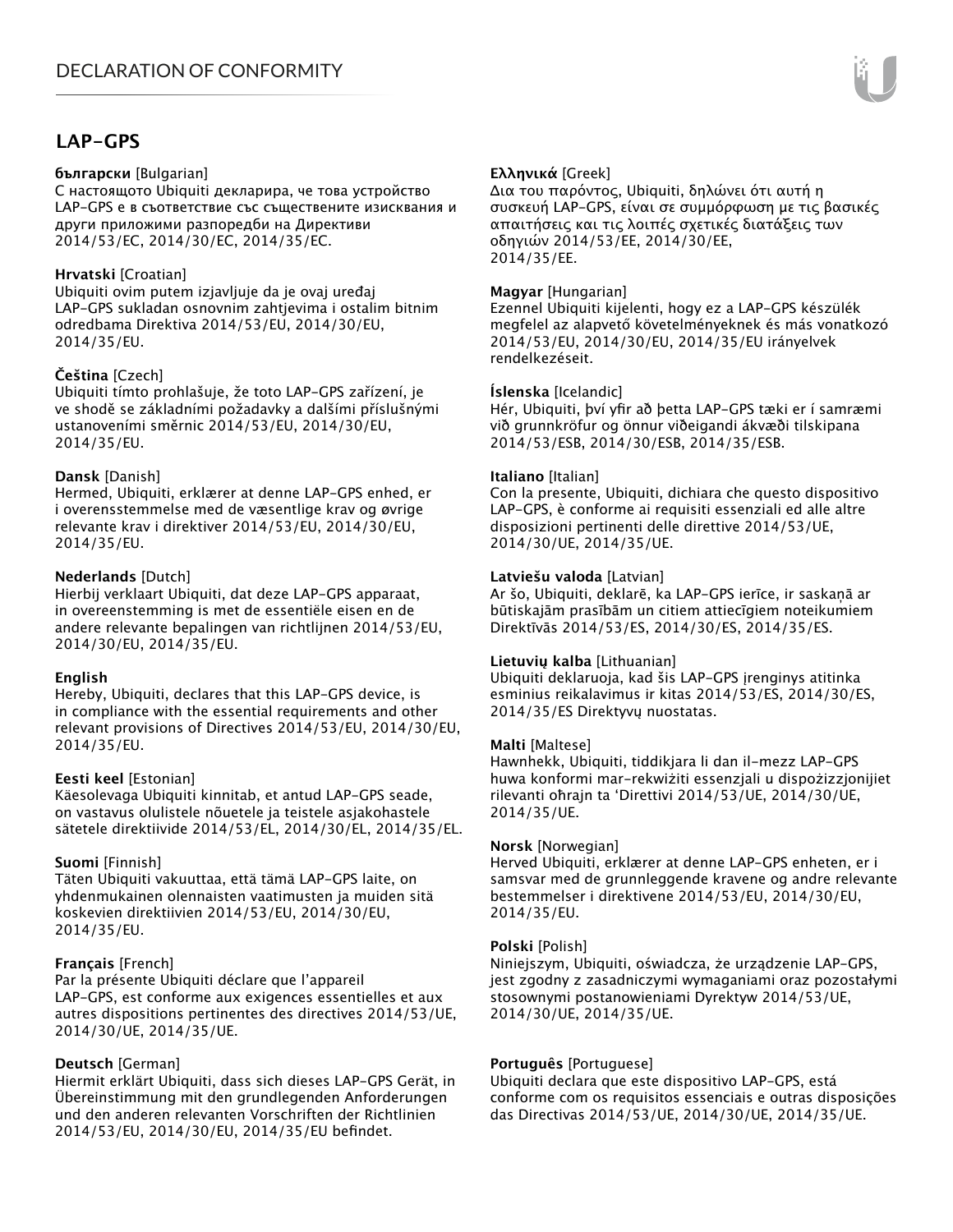#### **Română** [Romanian]

Prin prezenta, Ubiquiti declară că acest dispozitiv LAP-GPS este în conformitate cu cerințele esențiale și alte prevederi relevante ale Directivelor 2014/53/UE, 2014/30/UE, 2014/35/UE.

#### **Slovenčina** [Slovak]

Týmto Ubiquiti, prehlasuje, že toto LAP-GPS zariadenie, je v súlade so základnými požiadavkami a ďalšími relevantnými ustanoveniami smernice 2014/53/EÚ, 2014/30/EÚ, 2014/35/EÚ.

#### **Slovenščina** [Slovenian]

Družba Ubiquiti izjavlja, da je naprava LAP-GPS v skladu z obveznimi zahtevami in drugimi ustreznimi določbami direktiv 2014/53/EU, 2014/30/EU in 2014/35/EU.

#### **Español** [Spanish]

Por medio de la presente Ubiquiti declara que este dispositivo LAP-GPS, cumple con los requisitos esenciales y cualesquiera otras disposiciones aplicables o exigibles de las Directivas 2014/53/UE, 2014/30/UE, 2014/35/UE.

#### **Svenska** [Swedish]

Härmed Ubiquiti, intygar att denna LAP-GPS enhet är i överensstämmelse med de väsentliga egenskapskrav och övriga relevanta bestämmelser som framgår av direktiven 2014/53/EU, 2014/30/EU, 2014/35/EU.

#### **Accessories**:

https://www.ui.com/products/#default https://www.ui.com/products/#accessories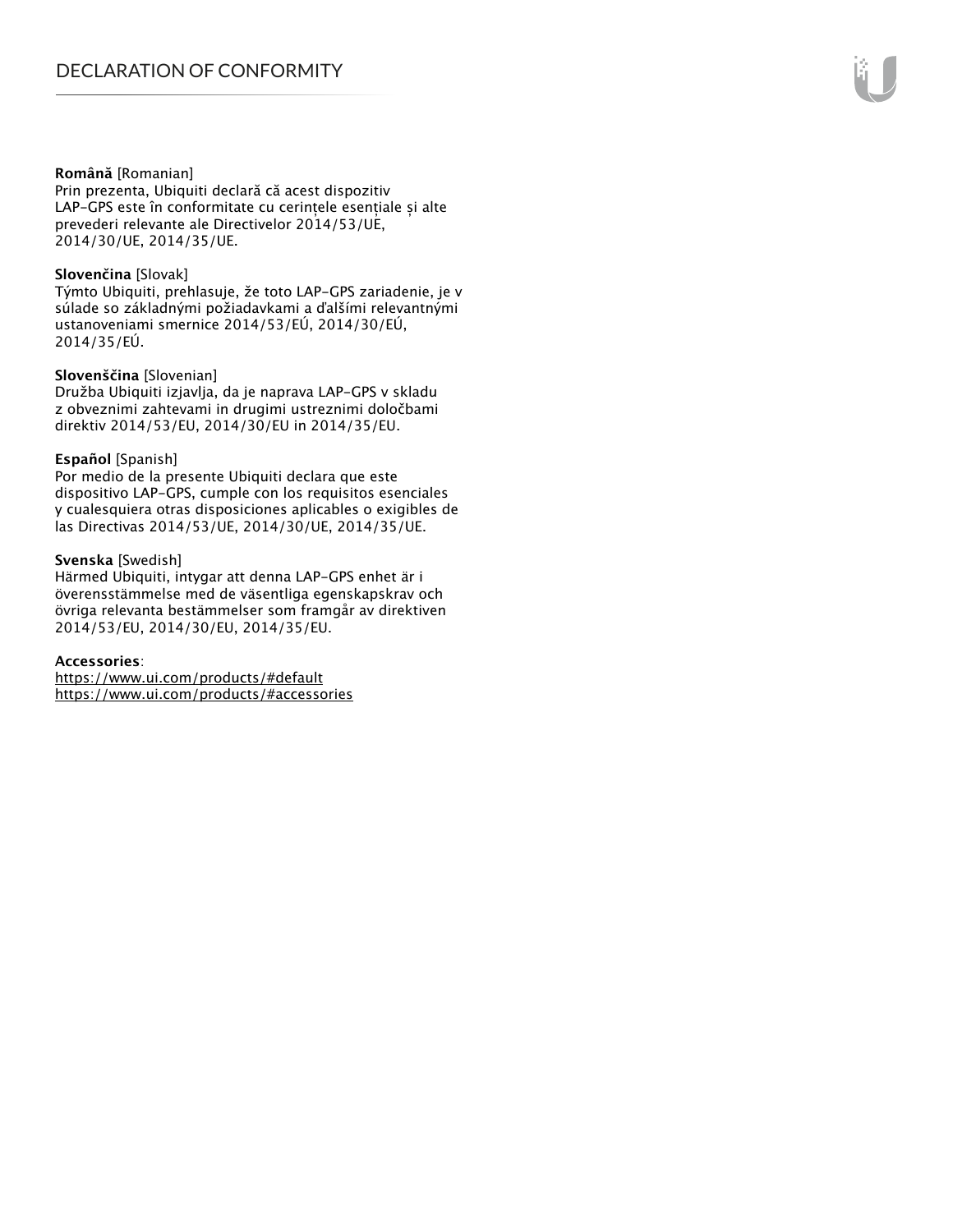Hereby declares under our sole responsibility that the **airMAX Lite AC AP, 5 GHz, GPS Access Point**, model **LAP-GPS**, to which this declaration relates, is in conformance with the provisions of UK Regulations

- Radio Equipment Regulations 2017
- Electromagnetic Compatibility Regulations 2016
- Electrical Equipment (Safety) Regulations 2016
- Hazardous Materials The Restriction of the Use of Certain Hazardous Substances in Electrical and Electronic Equipment Regulations 2012; 1907/2006 Registration, Evaluation, Authorization and Restriction of Chemicals (REACH)

For additional REACH details, please refer to **ui.com/compliance**

Product Standards to which Conformity of the Council Directives is declared:

| <b>Standards</b>                    | <b>Description</b>                                                                                                                                                                                                                                                                                                                                                                                                                                 |
|-------------------------------------|----------------------------------------------------------------------------------------------------------------------------------------------------------------------------------------------------------------------------------------------------------------------------------------------------------------------------------------------------------------------------------------------------------------------------------------------------|
| EN 55032<br>2015+AC:2016            | Electromagnetic compatibility of multimedia equipment - Emission require-<br>ments                                                                                                                                                                                                                                                                                                                                                                 |
| EN 55024 2010<br>$+A1:2015$         | Information technology equipment - Immunity characteristics - Limits and<br>methods of measurement                                                                                                                                                                                                                                                                                                                                                 |
| EN 301 489-1 V2.1.1<br>$(2017-02)$  | Electromagnetic compatibility and Radio spectrum Matters (ERM);<br>ElectroMagnetic Compatibility (EMC) standard for radio equipment and services;<br>Part 1: Common technical requirements                                                                                                                                                                                                                                                         |
| EN 301 489-17 V3.1.1<br>$(2017-02)$ | ElectroMagnetic Compatibility (EMC) standard for radio equipment and ser-<br>vices; Part 17: Specific conditions for Broadband Data Transmission Systems;<br>Harmonised Standard covering the essential requirements of article 3.1(b) of<br>Directive 2014/53/EU                                                                                                                                                                                  |
| EN 301 489-19 V2.1.1<br>$(2019-04)$ | ElectroMagnetic Compatibility (EMC) standard for radio equipment and<br>services; Part 19: Specific conditions for Receive Only Mobile Earth Stations<br>(ROMES) operating in the 1,5 GHz band providing data communications and<br>GNSS receivers operating in the RNSS band (ROGNSS) providing positioning,<br>navigation, and timing data; Harmonised Standard covering the essential<br>requirements of article 3.1(b) of Directive 2014/53/EU |
| EN 300 328 V2.2.2<br>$(2019-07)$    | Wideband transmission systems; Data transmission equipment operating in<br>the 2,4 GHz ISM band and using wide band modulation techniques; Harmon-<br>ised Standard covering the essential requirements of article 3.2 of Directive<br>2014/53/EU                                                                                                                                                                                                  |
| EN 301 893 V2.1.1<br>$(2017-05)$    | 5 GHz RLAN; Harmonised Standard Covering the Essential Requirements of<br>Article 3.2 of Directive 2014/53/EU                                                                                                                                                                                                                                                                                                                                      |
| EN 302 502 V2.1.1<br>$(2017-03)$    | Wireless Access Systems (WAS); 5,8 GHz Fixed Broadband Data Transmitting<br>Systems; Harmonised Standard Covering the Essential Requirements of Article<br>3.2 of Directive 2014/53/EU                                                                                                                                                                                                                                                             |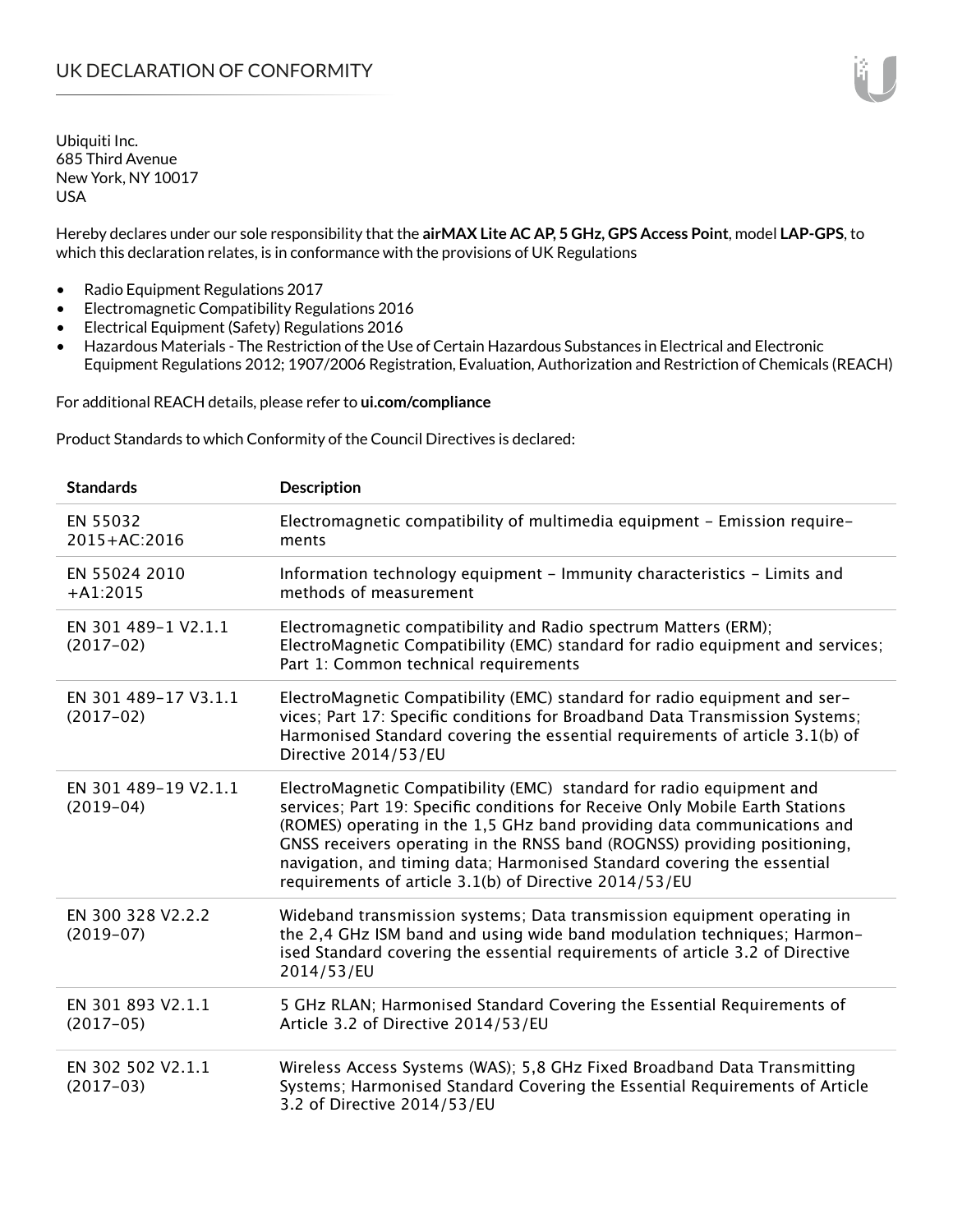## DECLARATION OF CONFORMITY

| <b>Standards</b>                 | <b>Description</b>                                                                                                                                                                                                                                                                                           |
|----------------------------------|--------------------------------------------------------------------------------------------------------------------------------------------------------------------------------------------------------------------------------------------------------------------------------------------------------------|
| EN 303 413 V1.1.1<br>$(2017-06)$ | Satellite Earth Stations and Systems (SES); Global Navigation Satellite System<br>(GNSS) receivers; Radio equipment operating in the 1 164 MHz to 1 300 MHz<br>and 1 559 MHz to 1 610 MHz frequency bands; Harmonised Standard covering<br>the essential requirements of article 3.2 of Directive 2014/53/EU |
| EN 62311 2008                    | Assessment of electronic and electrical equipment related to human exposure<br>restrictions for electromagnetic fields (0 Hz - 300 GHz)                                                                                                                                                                      |
| EN 62368-1<br>2014+A11:2017      | Audio/video, information and communication technology equipment – Part 1:<br>Safety requirements                                                                                                                                                                                                             |
| <b>UKCA Marking</b>              | JK                                                                                                                                                                                                                                                                                                           |

Mark Feil Compliance Manager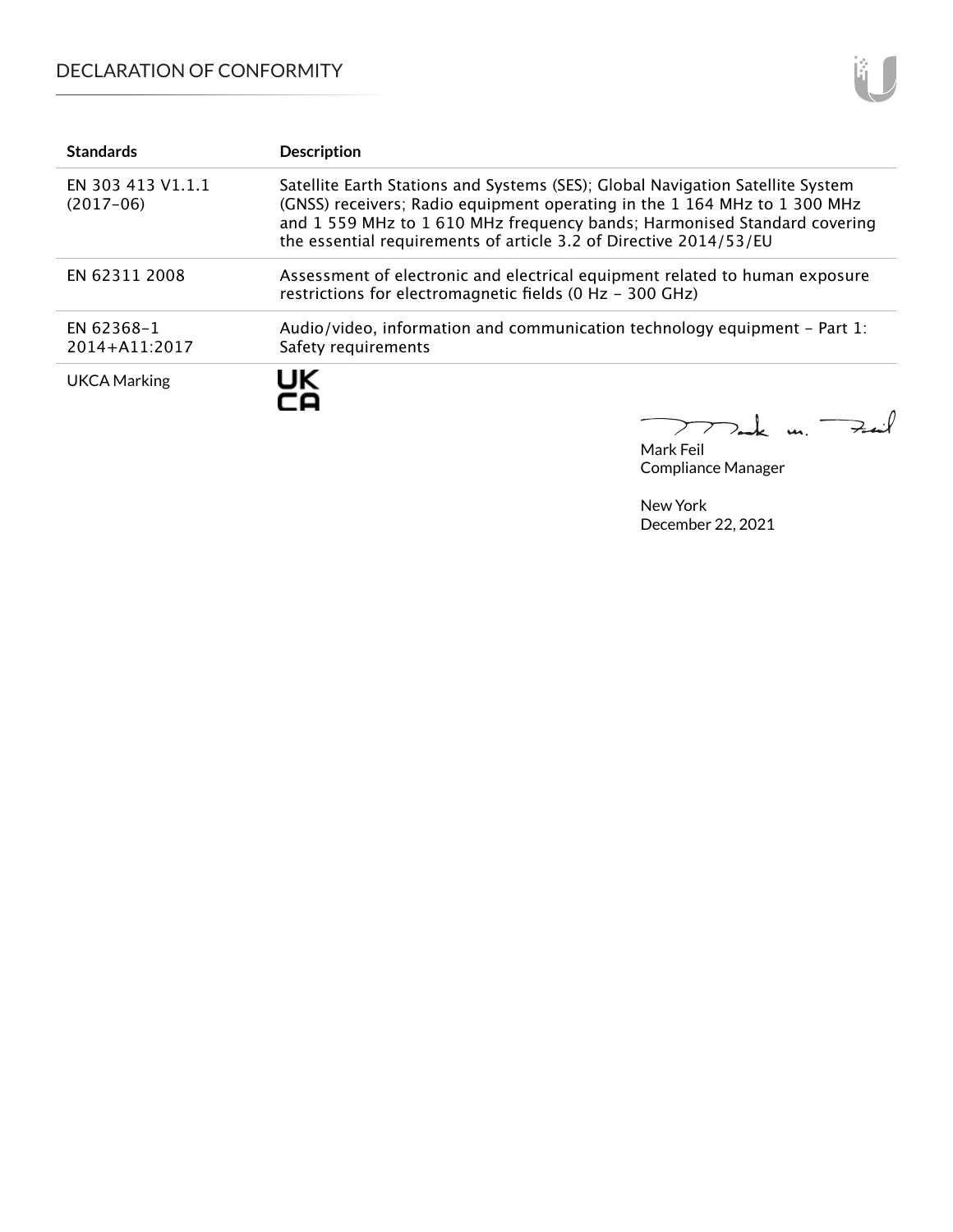## DICHIARAZIONE DI CONFORMITÀ UE ITALIAN ITALIAN

Ubiquiti Inc. 685 Third Avenue New York, NY 10017 USA

Con la presente dichiara sotto la propria esclusiva responsabilità che l' **airMAX Lite AC AP, 5 GHz, GPS Access Point**, modello **LAP-GPS**, a cui si riferisce la presente dichiarazione, è conforme alle disposizioni delle Direttive

- Radio 2014/53/EU Direttiva sulle apparecchiature radio (RED)
- EMC -2014/30/UE Direttiva sulla Compatibilità Elettromagnetica (EMCD)
- Sicurezza -2014/35/UE Direttiva sulla Bassa Tensione (LVD)
- Materiali Pericolosi -2011/65/UE Restrizione dell'uso di alcune Sostanze Pericolose nelle Apparecchiature Elettriche ed Elettroniche (RoHS) con emendamento (UE) 2015/863; 1907/2006 Registrazione, Valutazione, Autorizzazione e Restrizione delle Sostanze Chimiche (REACH)

Per ulteriori dettagli sul REACH, fare riferimento a **ui.com/compliance**

| <b>Standard</b>                     | <b>Descrizione</b>                                                                                                                                                                                                                                                                                                                                                                                                                                                                       |
|-------------------------------------|------------------------------------------------------------------------------------------------------------------------------------------------------------------------------------------------------------------------------------------------------------------------------------------------------------------------------------------------------------------------------------------------------------------------------------------------------------------------------------------|
| EN 55032<br>2015+AC:2016            | Compatibilità elettromagnetica delle apparecchiature multimediali -<br>Prescrizioni di Emissione                                                                                                                                                                                                                                                                                                                                                                                         |
| EN 55024 2010<br>$+A1:2015$         | Apparecchiature per la tecnologia dell'informazione - Caratteristiche di<br>immunità - Limiti e metodi di misura                                                                                                                                                                                                                                                                                                                                                                         |
| EN 301 489-1 V2.1.1<br>$(2017-02)$  | Compatibilità elettromagnetica e problematiche di spettro radio (ERM); Norma<br>di compatibilità elettromagnetica (EMC) per apparecchiature e servizi radio;<br>Parte 1: Requisiti tecnici comuni                                                                                                                                                                                                                                                                                        |
| EN 301 489-17 V3.1.1<br>$(2017-02)$ | Norma di Compatibilità Elettromagnetica (EMC) per apparecchiature e servizi<br>radio; Parte 17: Condizioni specifiche per sistemi di trasmissione dati a banda<br>larga; Norma armonizzata relativa ai requisiti essenziali dell'articolo 3.1(b) della<br>direttiva 2014/53/UE                                                                                                                                                                                                           |
| EN 301 489-19 V2.1.1<br>$(2019-04)$ | Norma di Compatibilità Elettromagnetica (EMC) per apparecchiature e servizi<br>radio; Parte 19: Condizioni specifiche per soli ricevitori di stazioni mobili<br>terrestri (ROMES) operanti nella banda 1,5 GHz che forniscono comunicazioni<br>dati e ricevitori GNSS operanti nella banda RNSS (ROGNSS) che forniscono<br>dati di posizionamento, navigazione e sincronizzazione; Norma armonizzata<br>relativa ai requisiti essenziali dell'articolo 3.1(b) della direttiva 2014/53/UE |
| EN 300 328 V2.2.2<br>$(2019-07)$    | Sistemi di trasmissione a banda larga; apparecchiature di trasmissione dati che<br>operano nella banda 2,4 GHz ISM e che utilizzano tecniche di modulazione a<br>banda larga; norma armonizzata relativa ai requisiti essenziali dell'articolo 3.2<br>della direttiva 2014/53/UE                                                                                                                                                                                                         |
| EN 301 893 V2.1.1<br>$(2017-05)$    | 5 GHz RLAN; norma armonizzata che soddisfa i requisiti essenziali dell'articolo<br>3.2 della direttiva 2014/53/UE                                                                                                                                                                                                                                                                                                                                                                        |
| EN 302 502 V2.1.1<br>$(2017-03)$    | Sistemi di Accesso Wireless (WAS); sistemi fissi di trasmissione dati a banda<br>larga a 5,8 GHz; norma armonizzata che soddisfa i requisiti essenziali<br>dell'articolo 3.2 della direttiva 2014/53/UE                                                                                                                                                                                                                                                                                  |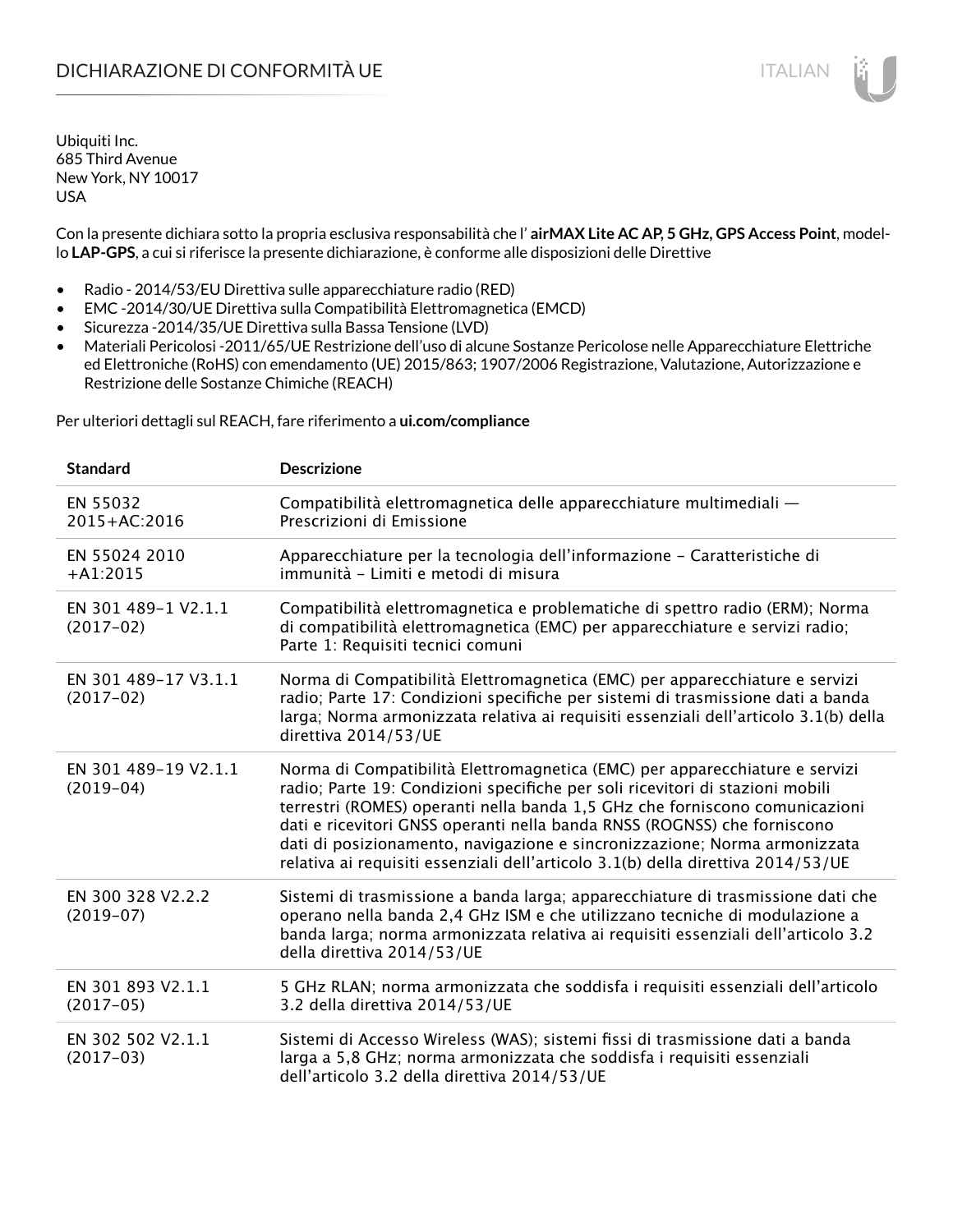## DICHIARAZIONE DI CONFORMITÀ UE



| <b>Standard</b>                  | <b>Descrizione</b>                                                                                                                                                                                                                                                                                                                        |
|----------------------------------|-------------------------------------------------------------------------------------------------------------------------------------------------------------------------------------------------------------------------------------------------------------------------------------------------------------------------------------------|
| EN 302 502 V2.1.1<br>$(2017-03)$ | Sistemi di Accesso Wireless (WAS); sistemi fissi di trasmissione dati a banda<br>larga a 5,8 GHz; norma armonizzata che soddisfa i requisiti essenziali<br>dell'articolo 3.2 della direttiva 2014/53/UE                                                                                                                                   |
| EN 303 413 V1.1.1<br>$(2017-06)$ | Stazioni Satellitari a Terra e Sistemi (SES); Ricevitori per il Sistema Globale di<br>Navigazione Satellitare (GNSS); Apparecchi radio che operano nelle bande di<br>frequenza da 1 164 MHz a 1 300 MHz e da 1 559 MHz a 1 610 MHz; Norma<br>armonizzata relativa ai requisiti essenziali dell'articolo 3.2 della direttiva<br>2014/53/UE |
| EN 62311 2008                    | Valutazione degli apparecchi elettronici ed elettrici in relazione ai limiti di base<br>per l'esposizione umana ai campi elettromagnetici (0 Hz - 300 GHz)                                                                                                                                                                                |
| EN 62368-1<br>2014+A11:2017      | Apparecchiature per la tecnologia audio/video, dell'informazione e della<br>comunicazione - Parte 1: Requisiti di sicurezza                                                                                                                                                                                                               |
| <b>CE Marking</b>                | C E                                                                                                                                                                                                                                                                                                                                       |
|                                  |                                                                                                                                                                                                                                                                                                                                           |

Mark Feil Compliance Manager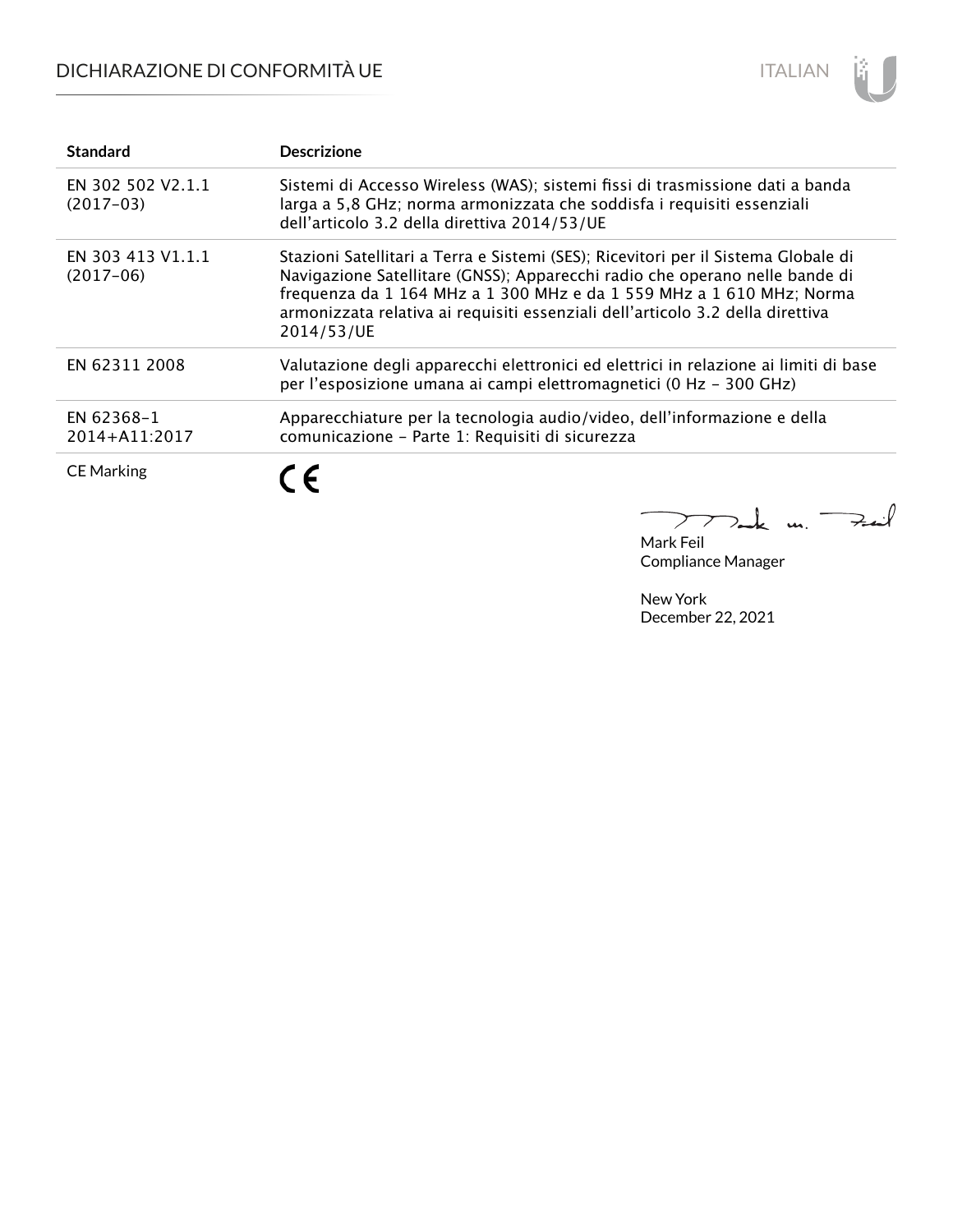Déclare par la présente, sous notre seule responsabilité, que l'**airMAX Lite AC AP, 5 GHz, GPS Access Point**, modèle **LAP-GPS**, auquel se rapporte cette déclaration, est conforme aux dispositions des Directives

- Radio 2014/53/EU Directive sur les Équipements Radio (RED)
- EMC -2014/30/EU Directive sur la Compatibilité Electromagnétique (EMCD)
- Sécurité -2014/35/EU Directive sur la Basse Tension (LVD)
- Matières dangereuses -2011/65/UE Restriction de l'utilisation de Certaines Substances Dangereuses dans les Equipements Electriques et Electroniques (RoHS) avec amendement (EU) 2015/863 ; 1907/2006 Enregistrement, Evaluation, Autorisation et Restriction des Produits Chimiques (REACH)

Pour plus de détails sur le règlement REACH, veuillez consulter le site **ui.com/compliance**

| <b>Normes</b>                       | La description                                                                                                                                                                                                                                                                                                                                                                                                                                                                                                                                                                               |
|-------------------------------------|----------------------------------------------------------------------------------------------------------------------------------------------------------------------------------------------------------------------------------------------------------------------------------------------------------------------------------------------------------------------------------------------------------------------------------------------------------------------------------------------------------------------------------------------------------------------------------------------|
| EN 55032<br>2015+AC:2016            | Compatibilité électromagnétique des équipements multimédia — Exigences<br>d'émission                                                                                                                                                                                                                                                                                                                                                                                                                                                                                                         |
| EN 55024 2010<br>$+A1:2015$         | Appareils de traitement de l'information - Caractéristiques d'immunité -<br>Limites et méthodes de mesure                                                                                                                                                                                                                                                                                                                                                                                                                                                                                    |
| EN 301 489-1 V2.1.1<br>$(2017-02)$  | Compatibilité électromagnétique et spectre radioélectrique (ERM) ; Norme de<br>compatibilité électromagnétique (CEM) pour les équipements de communication<br>radio et services ; Partie 1 : Exigences techniques communes                                                                                                                                                                                                                                                                                                                                                                   |
| EN 301 489-17 V3.1.1<br>$(2017-02)$ | Norme de compatibilité électromagnétique (CEM) concernant les équipements<br>de communication radio et services ; partie 17 : Exigences particulières<br>applicables aux systèmes de transmission de données à large bande ; norme<br>harmonisée couvrant les exigences essentielles de l'article 3.1(b) de la directive<br>2014/53/UE                                                                                                                                                                                                                                                       |
| EN 301 489-19 V2.1.1<br>$(2019-04)$ | Norme de compatibilité électromagnétique (CEM) concernant les équipements<br>hertziens et les services ; partie 19 : exigences particulières pour les stations<br>terriennes mobiles fonctionnant seulement en réception (ROMES) dans la bande<br>de fréquences de 1,5 GHz et fournissant des communications de données et<br>les récepteurs GNSS fonctionnant dans la bande RNSS (ROGNSS) et fournissant<br>des données de positionnement, de navigation et de synchronisation ; norme<br>harmonisée couvrant les exigences essentielles de l'article 3.1(b) de la directive<br>2014/53/UE. |
| EN 300 328 V2.2.2<br>$(2019-07)$    | Systèmes de transmission de données à large bande ; Matériel de transmission<br>de données fonctionnant dans la bande ISM à 2, 4 GHz et utilisant des<br>techniques de modulation à étalement du spectre ; Norme harmonisée couvrant<br>les exigences essentielles de l'article 3.2 de la directive 2014/53/UE.                                                                                                                                                                                                                                                                              |
| EN 301 893 V2.1.1<br>$(2017-05)$    | RLAN de 5 GHz ; Norme harmonisée couvrant les exigences essentielles de<br>l'article 3.2 de la Directive 2014/53/EU                                                                                                                                                                                                                                                                                                                                                                                                                                                                          |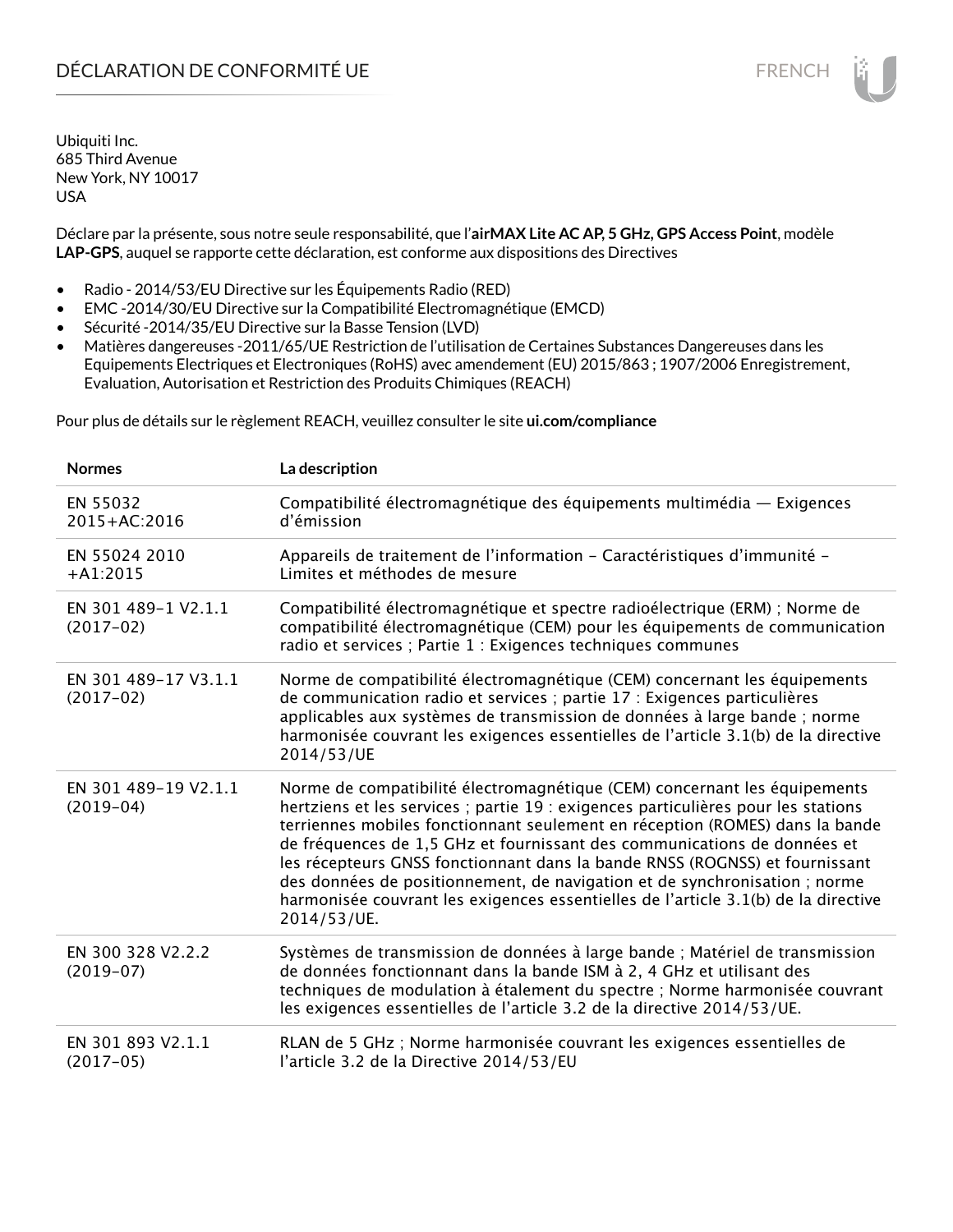# DÉCLARATION DE CONFORMITÉ UE



| <b>Normes</b>                    | La description                                                                                                                                                                                                                                                                                                                                  |
|----------------------------------|-------------------------------------------------------------------------------------------------------------------------------------------------------------------------------------------------------------------------------------------------------------------------------------------------------------------------------------------------|
| EN 302 502 V2.1.1<br>$(2017-03)$ | Systèmes d'accès sans fil (WAS) ; systèmes fixes de transmission de données à<br>large bande de 5,8 GHz; norme harmonisée couvrant les exigences essentielles<br>de l'article 3.2 de la directive 2014/53/UE.                                                                                                                                   |
| EN 303 413 V1.1.1<br>$(2017-06)$ | Stations terriennes et systèmes à satellites (SES) ; récepteurs du système de<br>navigation globale par satellite (GNSS) ; équipements radio fonctionnant dans<br>les bandes de fréquences 1 164 MHz à 1 300 MHz et 1 559 MHz à 1 610 MHz ;<br>norme harmonisée couvrant l'exigence essentielle de l'article 3.2 de la directive<br>2014/53/UE. |
| EN 62311 2008                    | Évaluation des équipements électroniques et électriques en relation avec les<br>restrictions d'exposition humaine pour les champs électromagnétiques (0 Hz -<br>300 GHz)                                                                                                                                                                        |
| EN 62368-1<br>2014+A11:2017      | Equipements des technologies de l'audio/vidéo, de l'information et de la<br>communication - Partie 1 : exigences de sécurité                                                                                                                                                                                                                    |
| <b>CE Marking</b>                | C E                                                                                                                                                                                                                                                                                                                                             |

Mak m. Fail

Mark Feil Compliance Manager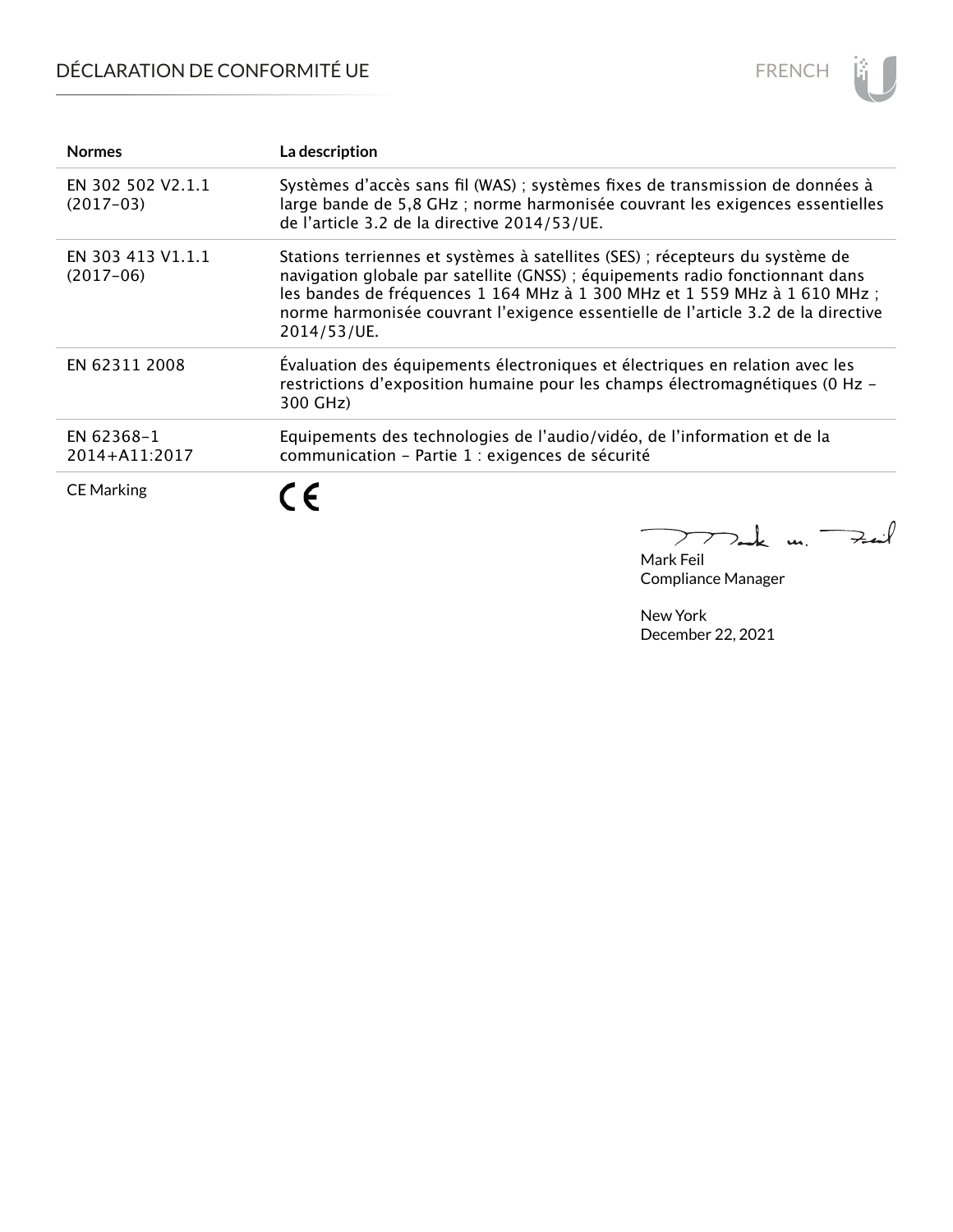Por la presente declaramos bajo nuestra exclusiva responsabilidad que el **airMAX Lite AC AP, 5 GHz, GPS Access Point**, modelo **LAP-GPS**, al que se refiere esta declaración, es conforme con las disposiciones de las Directivas

- Radio 2014/53/EU Directiva de Equipos de Radio (RED)
- EMC -2014/30/Directiva de Compatibilidad Electromagnética de la UE (EMCD)
- Seguridad -2014/35/Directiva de Baja Tensión de la UE (LVD)
- Materiales Peligrosos -2011/65/UE Restricción de la Utilización de Determinadas Sustancias Peligrosas en Aparatos Eléctricos y Electrónicos (RoHS) con la enmienda (UE) 2015/863; 1907/2006 Registro, Evaluación, Autorización y Restricción de Sustancias Químicas (REACH)

Para más detalles sobre el REACH, consulte **ui.com/compliance**

| <b>Estándares</b>                   | Descripción                                                                                                                                                                                                                                                                                                                                                                                                                                                                                                |
|-------------------------------------|------------------------------------------------------------------------------------------------------------------------------------------------------------------------------------------------------------------------------------------------------------------------------------------------------------------------------------------------------------------------------------------------------------------------------------------------------------------------------------------------------------|
| EN 55032<br>2015+AC:2016            | Compatibilidad electromagnética de equipos multimedia. Requisitos de emisión                                                                                                                                                                                                                                                                                                                                                                                                                               |
| EN 55024 2010<br>$+A1:2015$         | Equipos de tecnología de la información - Características de inmunidad -<br>Límites y métodos de medida                                                                                                                                                                                                                                                                                                                                                                                                    |
| EN 301 489-1 V2.1.1<br>$(2017-02)$  | Cuestiones de Compatibilidad Electromagnética y Espectro de Radiofrecuencia<br>(ERM). Compatibilidad electromagnética (CEM): norma para equipos de radio y<br>servicios. Parte 1: Requisitos técnicos comunes                                                                                                                                                                                                                                                                                              |
| EN 301 489-17 V3.1.1<br>$(2017-02)$ | Norma de Compatibilidad Electromagnética (CEM) para equipos y servicios<br>radioeléctricos; Parte 17: Condiciones específicas para sistemas de transmisión<br>de datos de banda ancha; Norma armonizada que cubre los requisitos<br>esenciales del artículo 3.1.b) de la Directiva 2014/53/UE                                                                                                                                                                                                              |
| EN 301 489-19 V2.1.1<br>$(2019-04)$ | Norma de Compatibilidad Electromagnética (CEM) para equipos y servicios<br>radioeléctricos; Parte 19: Condiciones específicas para estaciones terrenas<br>móviles de solo recepción (ROMES) en la banda de frequencia de 1,5 GHz,<br>que proporcionan transmisión de datos y receptores GNSS en la banda<br>RNSS (ROGNSS) que proporcionan datos de posicionamiento, navegación y<br>temporización; Norma armonizada que cubre los requisitos esenciales del<br>artículo 3.1.b) de la Directiva 2014/53/UE |
| EN 300 328 V2.2.2<br>$(2019-07)$    | Sistemas de transmisión de datos de banda ancha; Equipos de transmisión<br>de datos, que funcionan en la banda ISM de 2,4 GHz y utilizan técnicas de<br>modulación de espectro ensanchado; Norma armonizada que cubre los<br>requisitos esenciales según el artículo 3.2 de la Directiva 2014/53/UE                                                                                                                                                                                                        |
| EN 301 893 V2.1.1<br>$(2017-05)$    | 5 GHz RLAN; Norma armonizada que cubre los requisitos esenciales del artículo<br>3.2 de la Directiva 2014/53/UE                                                                                                                                                                                                                                                                                                                                                                                            |
| EN 302 502 V2.1.1<br>$(2017-03)$    | Sistemas de acceso inalámbrico (WAS); Sistemas de transmisión de datos de<br>banda ancha fija de 5,8 GHz; Norma armonizada que cubre los requisitos<br>esenciales del artículo 3.2 de la Directiva 2014/53/UE                                                                                                                                                                                                                                                                                              |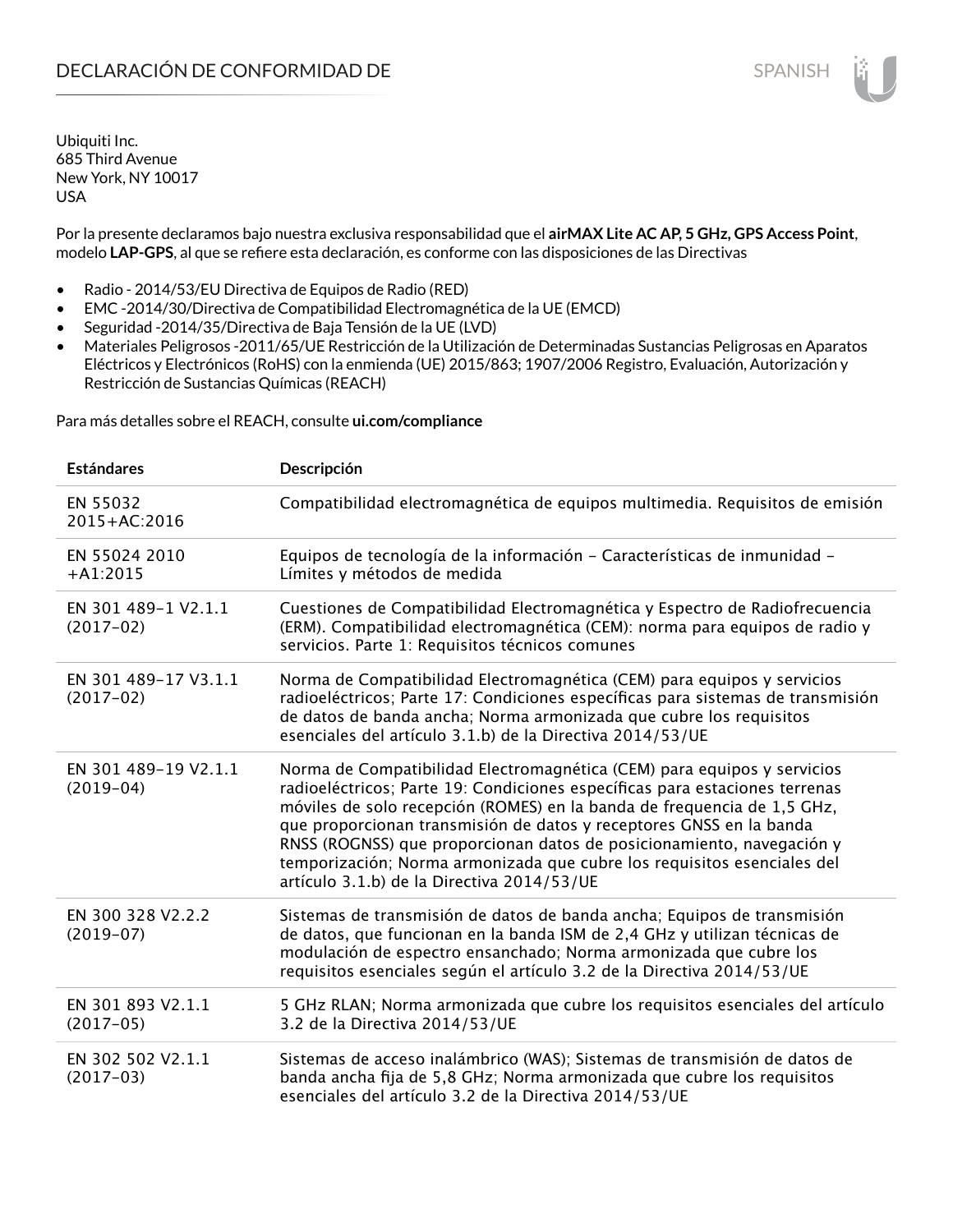

| <b>Estándares</b>                | Descripción                                                                                                                                                                                                                                                                                                                                       |
|----------------------------------|---------------------------------------------------------------------------------------------------------------------------------------------------------------------------------------------------------------------------------------------------------------------------------------------------------------------------------------------------|
| EN 303 413 V1.1.1<br>$(2017-06)$ | Estaciones y Sistemas Terrestres de Satélite (SES); Receptores del Sistema<br>Global de Navegación por Satélite (GNSS); Equipos de radio que funcionan en<br>las bandas de frecuencia de 1 164 MHz a 1 300 MHz y de 1 559 MHz a 1 610<br>MHz; Norma armonizada que cubre los requisitos esenciales del artículo 3.2 de<br>la Directiva 2014/53/UE |
| EN 62311 2008                    | Evaluación de los equipos electrónicos y eléctricos en relación con las<br>restricciones relativas a la exposición de las personas a los campos<br>electromagnéticos (0 Hz - 300 GHz)                                                                                                                                                             |
| EN 62368-1<br>2014+A11:2017      | Equipos de audio y vídeo, de tecnología de la información y de la comunicación<br>- Parte 1: Requisitos de seguridad                                                                                                                                                                                                                              |
| <b>CE Marking</b>                | C E                                                                                                                                                                                                                                                                                                                                               |

 $k$  un  $\rightarrow$  $\overline{\phantom{0}}$  $\sum$ 

Mark Feil Compliance Manager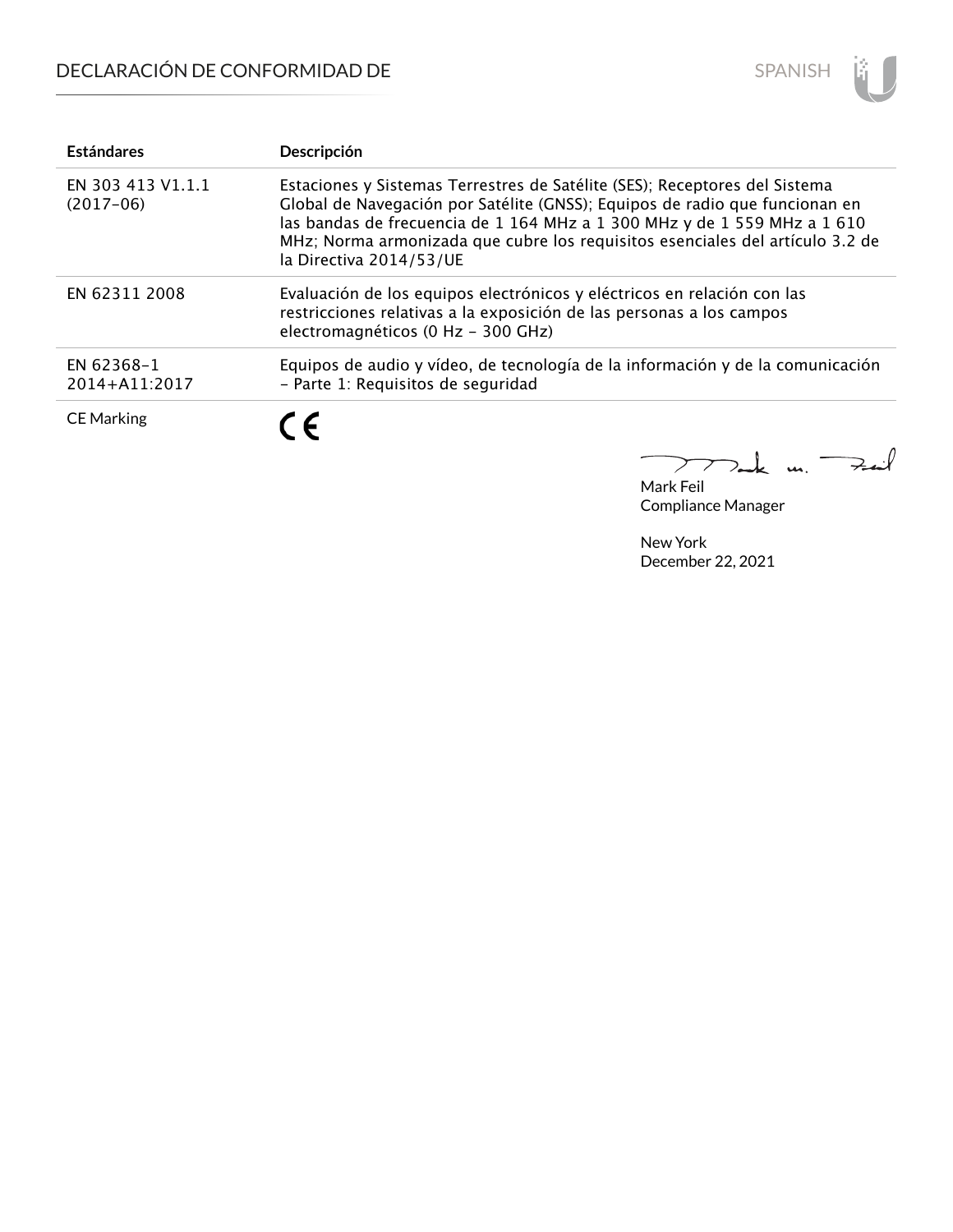## DECLARAȚIA DE CONFORMITATE UE EXECUCIÓN EN ELECCIÓN ROMANIAN

Ubiquiti Inc. 685 Third Avenue New York, NY 10017 USA

Prin prezenta declarăm sub răspunderea noastră exclusivă că "airMAX Lite AC AP, 5 GHz, GPS Access Point", modelul LAP-GPS, la care se referă această declarație, este în conformitate cu prevederile directivelor următoare:

- Radio 2014/53/EU Radio Equipment Directive (RED) (Directiva UE privind echipamentele radio)
- EMC -2014/30/EU Electromagnetic Compatibility Directive (EMCD) (Directiva UE privind compatibilitatea electromagnetică)
- Siguranță -2014/35/EU Low Voltage Directive (LVD) (Directiva UE privind joasa tensiune)
- Materiale periculoase -2011/65/EU Restriction of the Use of Certain Hazardous Substances in Electrical and Electronic Equipment (RoHS) with amendment (EU) 2015/863 (Directiva UE privind restricția utilizării anumitor substanțe periculoase în echipamentele electrice și electronice (RoHS) cu amendamentele ulterioare); 1907/2006 Registration, Evaluation, Authorization and Restriction of Chemicals (REACH) (Regulamentul Uniunii Europene privind înregistrarea, evaluarea si autorizarea produselor chimice)

Pentru detalii suplimentare referitoare la regulamentul REACH, vă rugăm să consultați site-ul **ui.com/compliance**

| <b>Standarde</b>                    | <b>Descriere</b>                                                                                                                                                                                                                                                                                                                                                                                                                                                                                 |
|-------------------------------------|--------------------------------------------------------------------------------------------------------------------------------------------------------------------------------------------------------------------------------------------------------------------------------------------------------------------------------------------------------------------------------------------------------------------------------------------------------------------------------------------------|
| EN 55032<br>2015+AC:2016            | Compatibilitatea electromagnetică a echipamentelor multimedia - Cerințe<br>privind emisiile                                                                                                                                                                                                                                                                                                                                                                                                      |
| EN 55024 2010<br>$+A1:2015$         | Echipamente pentru tehnologia informației. Caracteristici ale imunității. Limite<br>și metode de măsurare                                                                                                                                                                                                                                                                                                                                                                                        |
| EN 301 489-1 V2.1.1<br>$(2017-02)$  | Compatibilitatea electromagnetică și chestiuni legate de spectrul de frecvențe<br>radio (ERM); Standard de compatibilitate electromagnetică (EMC) pentru<br>echipamente și servicii radio; Partea 1: Cerințe tehnice comune                                                                                                                                                                                                                                                                      |
| EN 301 489-17 V3.1.1<br>$(2017-02)$ | Standard de compatibilitate electromagnetică (EMC) pentru echipamente și<br>servicii radio; Partea 17: Condiții specifice pentru sistemele de transmisie<br>a datelor în bandă largă; Standard armonizat privind cerințele esențiale ale<br>articolului 3.1 litera (b) din Directiva 2014/53 / UE                                                                                                                                                                                                |
| EN 301 489-19 V2.1.1<br>$(2019-04)$ | Standard de compatibilitate electromagnetică (EMC) pentru echipamente și<br>servicii radio; Partea 19: Condiții specifice pentru recepția numai a stațiilor<br>terestre mobile (ROMES) care funcționează în banda de 1,5 GHz furnizând<br>comunicații de date și receptoare GNSS care operează în banda RNSS (ROGNSS)<br>furnizând date de poziționare, navigare și sincronizare; Standard armonizat<br>privind cerințele esențiale ale articolului 3.1 litera (b) din Directiva<br>2014/53 / UE |
| EN 300 328 V2.2.2<br>$(2019-07)$    | Sisteme de transmisie pe bandă largă; Echipamente de transmisie de date care<br>funcționează în banda ISM de 2,4 GHz și utilizează tehnici de modulare a benzii<br>largi; Standard armonizat privind cerințele esențiale ale articolului 3.2 din<br>Directiva 2014/53 / UE                                                                                                                                                                                                                       |
| EN 301 893 V2.1.1<br>$(2017-05)$    | RLAN de 5 GHz; Standard armonizat privind cerințele esențiale ale articolului<br>3.2 din Directiva 2014/53 / UE                                                                                                                                                                                                                                                                                                                                                                                  |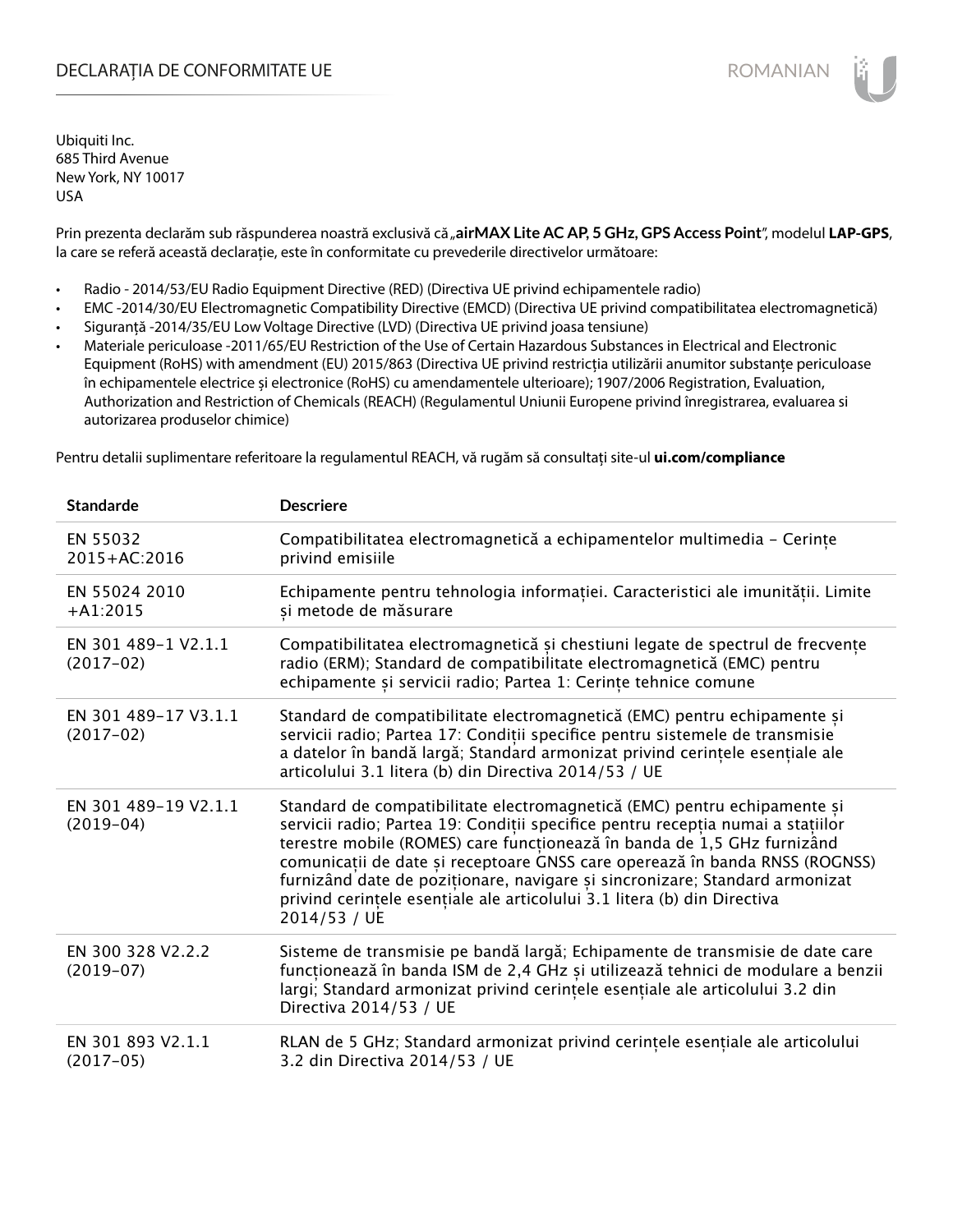# DECLARAȚIA DE CONFORMITATE UE



| <b>Standarde</b>                 | <b>Descriere</b>                                                                                                                                                                                                                                                                                                                               |
|----------------------------------|------------------------------------------------------------------------------------------------------------------------------------------------------------------------------------------------------------------------------------------------------------------------------------------------------------------------------------------------|
| EN 302 502 V2.1.1<br>$(2017-03)$ | Sisteme de acces wireless (WAS); Sisteme fixe de transmitere a datelor în bandă<br>largă de 5,8 GHz; Standard armonizat privind cerințele esențiale ale articolului<br>3.2 din Directiva 2014/53 / UE                                                                                                                                          |
| EN 303 413 V1.1.1<br>$(2017-06)$ | Stații și sisteme terestre prin satelit (SES); Receptoare de sistem global de<br>navigație prin satelit (GNSS); Echipamente radio care funcționează în benzile<br>de frecvență 1 164 MHz până la 1 300 MHz și 1 559 MHz până la 1 610 MHz;<br>Standard armonizat privind cerintele esențiale ale articolului 3.2 din Directiva<br>2014/53 / UE |
| EN 62311 2008                    | Evaluarea echipamentelor electronice și electrice legate de restricțiile expunerii<br>umane la câmpurile electromagnetice (0 Hz - 300 GHz)                                                                                                                                                                                                     |
| EN 62368-1<br>2014+A11:2017      | Echipamente tehnologice audio / video, informaționale și de comunicații. Partea<br>1: Cerințe de siguranță                                                                                                                                                                                                                                     |
| <b>CE Marking</b>                | C E                                                                                                                                                                                                                                                                                                                                            |

mak un Fail

Mark Feil Compliance Manager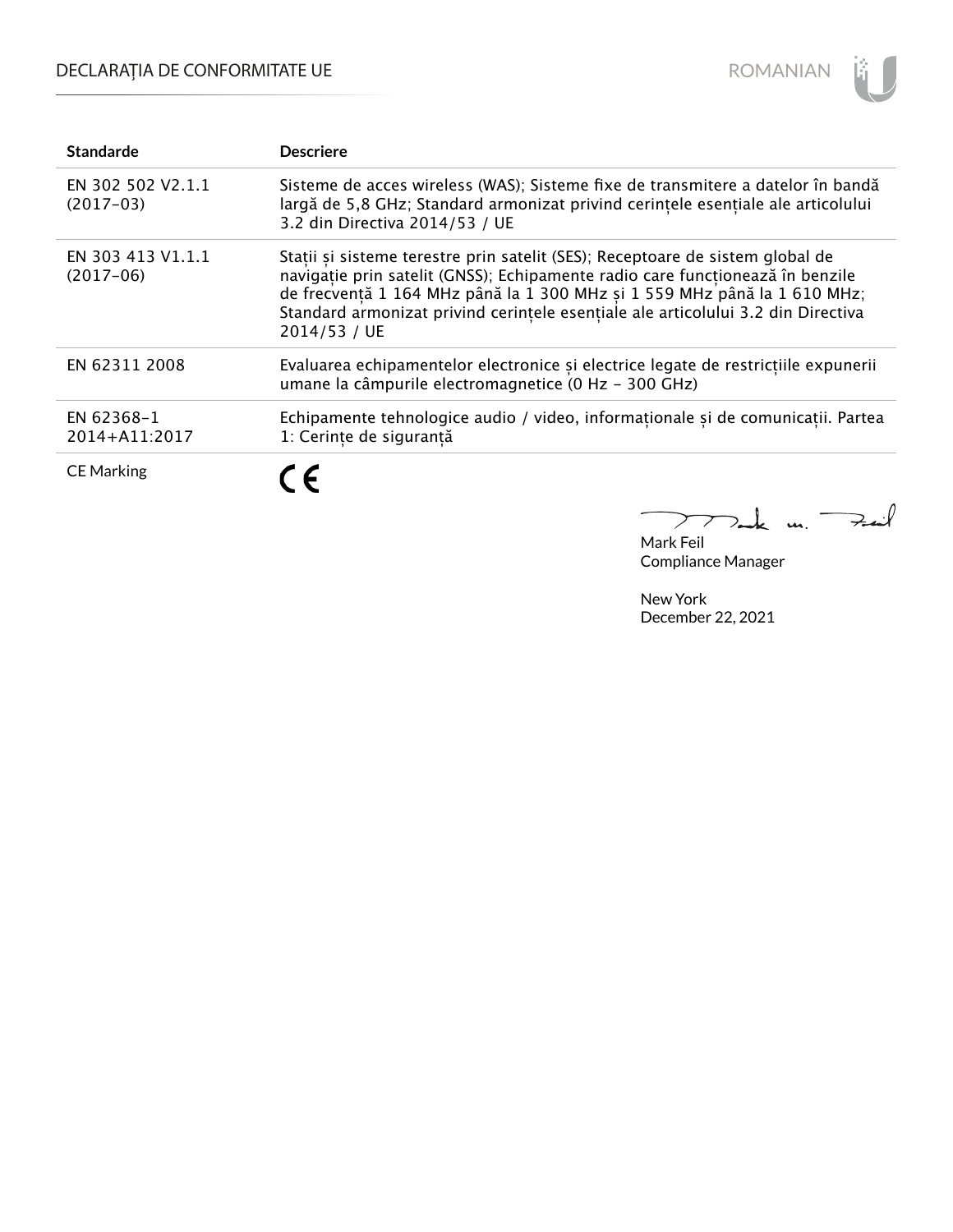## DEKLARACJA ZGODNOŚCI UE POLISH POLISH

Ubiquiti Inc. 685 Third Avenue New York, NY 10017 USA

Niniejszym oświadczam z naszą wyłączną odpowiedzialnością, że **airMAX Lite AC AP, 5 GHz, GPS Access Point**, model **LAP-GPS**, do którego odnosi się niniejsza deklaracja, jest zgodny z przepisami Dyrektyw

- Radio 2014/53/Dyrektywa Sprzętu Radiowego UE (RED)
- EMC -2014/30/Dyrektywa Zgodności Elektromagnetycznej UE (EMCD)
- Bezpieczeństwo -2014/35/Dyrektywa Niskiego Napięcia UE (LVD)
- Materiały Niebezpieczne -2011/65/Restrykcje Dotyczące Użycia NIektórych Niebezpiecznych Substancji w Sprzęcie Elektrycznym i Elektronicznym UE (RoHS) ze zmianą (UE) 2015/863; 1907/2006 Rejestracja, Ocena, Zezwolenie i Restrykcje Dotyczące Chemikaliów (REACH)

Aby uzyskać dodatkowe informacje REACH, należy przejść do **ui.com/compliance**

| Normy                               | Opis                                                                                                                                                                                                                                                                                                                                                                                                                                                                                                       |
|-------------------------------------|------------------------------------------------------------------------------------------------------------------------------------------------------------------------------------------------------------------------------------------------------------------------------------------------------------------------------------------------------------------------------------------------------------------------------------------------------------------------------------------------------------|
| EN 55032<br>2015+AC:2016            | Kompatybilność elektromagnetyczna sprzętu multimedialnego – Wymagania<br>emisyjne                                                                                                                                                                                                                                                                                                                                                                                                                          |
| EN 55024 2010<br>$+A1:2015$         | Sprzęt technologii informatycznej - Charakterystyka odporności - Limity i<br>metody pomiarowe                                                                                                                                                                                                                                                                                                                                                                                                              |
| EN 301 489-1 V2.1.1<br>$(2017-02)$  | Kompatybilność elektromagnetyczna i Zagadnienia widma Radiowego (ERM);<br>Standard Kompatybilności ElektroMagnetycznej (EMC) dla sprzętu radiowego i<br>usług; Część 1: Typowe wymagania techniczne                                                                                                                                                                                                                                                                                                        |
| EN 301 489-17 V3.1.1<br>$(2017-02)$ | Standard Kompatybilności ElektroMagnetycznej (EMC) dla sprzętu radiowego<br>i usług; Część 17: Szczególne warunki dla Szerokopasmowych Systemów<br>Transmisji Danych; Norma zharmonizowana obejmująca zasadnicze wymagania<br>art. 3.1 lit. b) dyrektywy 2014/53/UE                                                                                                                                                                                                                                        |
| EN 301 489-19 V2.1.1<br>$(2019-04)$ | Standard Kompatybilności Elektromagnetycznej (EMC) dla sprzętu radiowego<br>i usług; Part 19: Szczególne warunki dla Odbiorczych ruchomych stacji<br>naziemnych (ROMES) pracujących w paśmie w paśmie 1,5 GHz zapewniających<br>transmisję danych oraz odbiorniki GNSS pracujące w paśmie RNSS (ROGNSS)<br>zapewniające dane dotyczące pozycjonowania, nawigacji i czasu; Norma<br>zharmonizowana zapewniająca spełnienie zasadniczych wymagań określonych<br>w art. 3 ust. 1 lit. b) dyrektywy 2014/53/UE |
| EN 300 328 V2.2.2<br>$(2019-07)$    | Szerokopasmowe systemy transmisji; Szprzęt transmisji danych działający w<br>paśmie 2,4 GHz ISM i używający szerokopasmowe techniki modulacyjne; Norma<br>zharmonizowana obejmująca zasadnicze wymagania artykułu 3.2 dyrektywy<br>2014/53/UE                                                                                                                                                                                                                                                              |
| EN 301 893 V2.1.1<br>$(2017-05)$    | 5 GHz RLAN; Norma zharmonizowana obejmująca zasadnicze wymagania<br>artykułu 3.2 dyrektywy 2014/53/UE                                                                                                                                                                                                                                                                                                                                                                                                      |
| EN 302 502 V2.1.1<br>$(2017-03)$    | Bezprzewodowe Systemy Dostępu (WAS); 5,8 GHz stacjonarne szerokopasmowe<br>systemy transmisji danych; Norma zharmonizowana obejmująca zasadnicze<br>wymagania artykułu 3.2 dyrektywy 2014/53/UE                                                                                                                                                                                                                                                                                                            |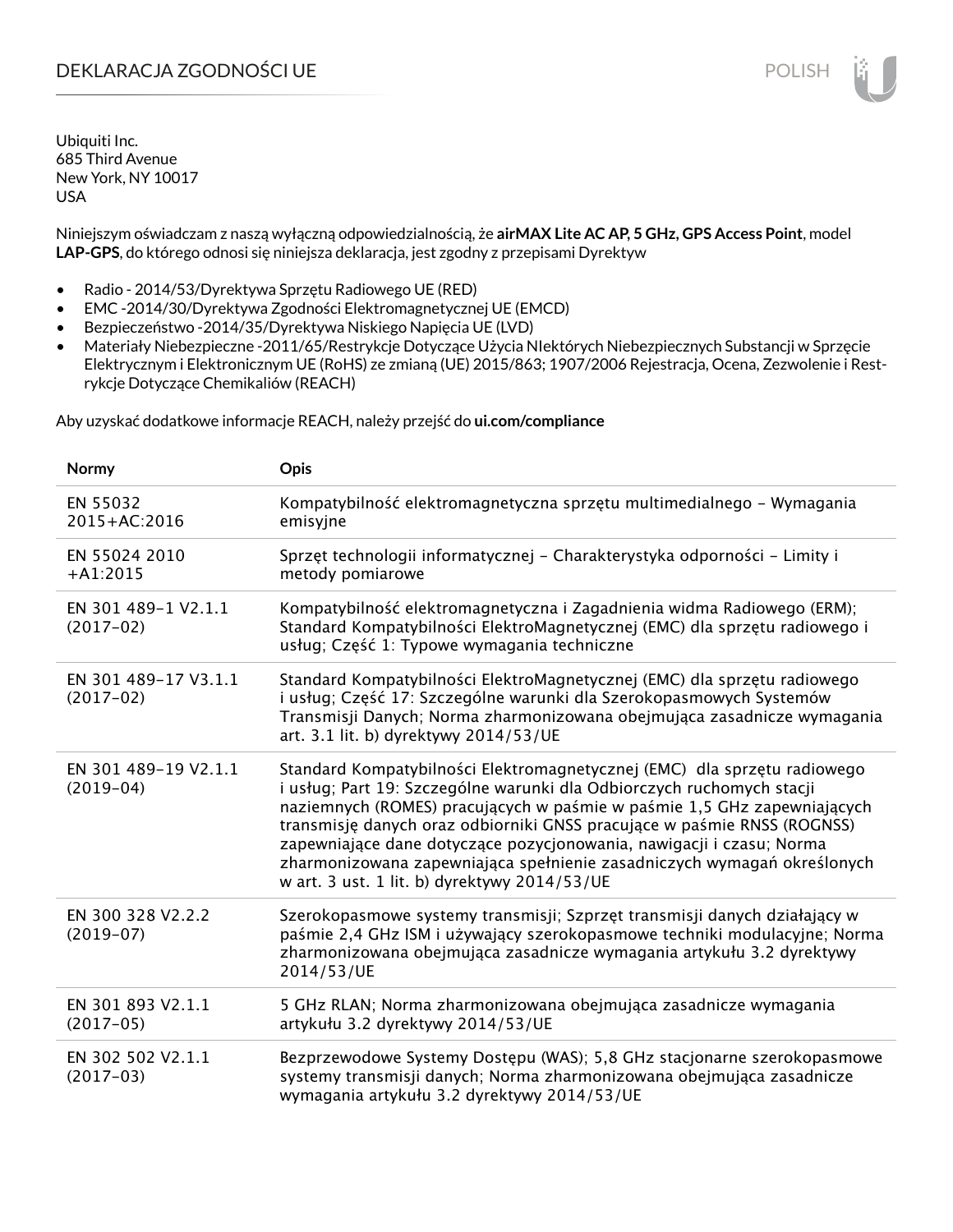# DEKLARACJA ZGODNOŚCI UE



| <b>Normy</b>                     | Opis                                                                                                                                                                                                                                                                                                                  |
|----------------------------------|-----------------------------------------------------------------------------------------------------------------------------------------------------------------------------------------------------------------------------------------------------------------------------------------------------------------------|
| EN 303 413 V1.1.1<br>$(2017-06)$ | Satelitarne Stacje Naziemne i Systemy (SES); Odbiorniki Globalnego<br>Nawigacyjnego Systemu Satelitarnego (GNSS); Sprzęt radiowy działający w<br>pasmach częstotliwości 1 164 MHz do 1 300 MHz i 1 559 MHz do 1 610 MHz;<br>Norma zharmonizowana obejmująca zasadnicze wymagania artykułu 3.2<br>dyrektywy 2014/53/UE |
| EN 62311 2008                    | Oszacowanie elektronicznego i elektrycznego sprzętu związanego z<br>ograniczeniami narażenia ludzi na pola elektromagnetyczne (0 Hz – 300 GHz)                                                                                                                                                                        |
| EN 62368-1<br>2014+A11:2017      | Audio/wideo, sprzęt technologii informatycznej i komunikacyjnej - Część 1:<br>Wymagania dotyczące bezpieczeństwa                                                                                                                                                                                                      |
| <b>CE Marking</b>                | C F                                                                                                                                                                                                                                                                                                                   |

Mark Feil un Feuil

Compliance Manager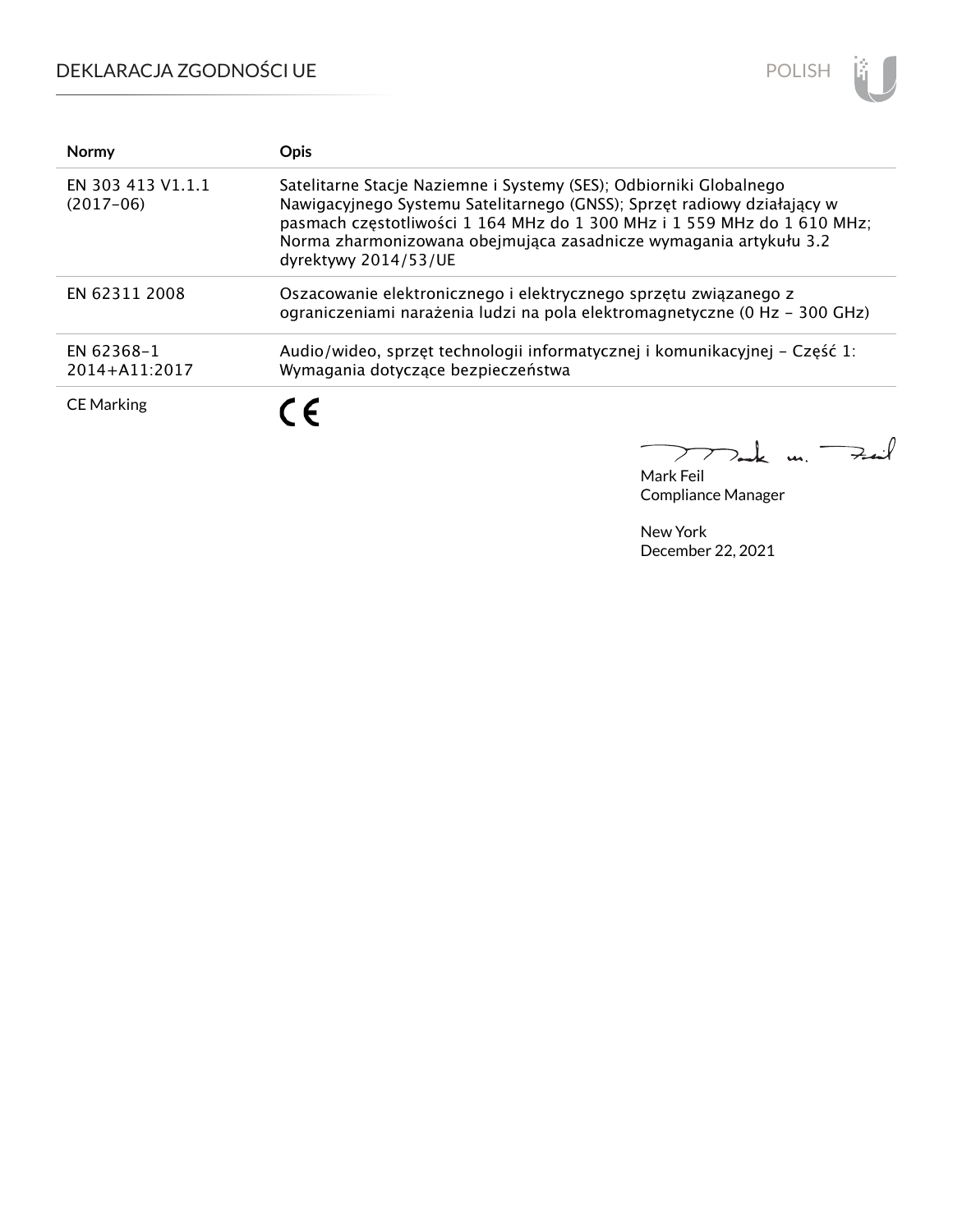## IZJAVA EU O SKLADNOSTI SLOVENIAN

Ubiquiti Inc. 685 Third Avenue New York, NY 10017 USA

S tem dokumentom na lastno odgovornost izjavljamo, da je naprava **airMAX Lite AC AP, 5 GHz, GPS Access Point**, model **LAP-GPS**, na katerega se ta izjava nanaša, v skladu z določbami naslednjih direktiv:

- Radio 2014/53/EU Direktiva o radijski opremi (RED)
- EMC -2014/30/EU Direktiva o elektromagnetni združljivosti (EMCD)
- Varnost -2014/35/EU Direktiva o nizkonapetostni opremi (LVD)
- Nevarne snovi -2011/65/EU Direktiva o omejevanju uporabe nekaterih nevarnih snovi v električni in elektronski opremi (RoHS) s spremembo (EU) 2015/863; 1907/2006 Uredba o registraciji, evalvaciji, avtorizaciji in omejevanju kemikalij (REACH)

Več podrobnosti o REACH uredbi si poglejte na **ui.com/compliance**

| Standardi                           | Opis                                                                                                                                                                                                                                                                                                                                                                                                                                                        |
|-------------------------------------|-------------------------------------------------------------------------------------------------------------------------------------------------------------------------------------------------------------------------------------------------------------------------------------------------------------------------------------------------------------------------------------------------------------------------------------------------------------|
| EN 55032<br>2015+AC:2016            | Elektromagnetna združljivost večpredstavnostne opreme - Zahteve glede<br>elektromagnetnega sevanja                                                                                                                                                                                                                                                                                                                                                          |
| EN 55024 2010<br>$+A1:2015$         | Oprema za informacijsko tehnologijo - Karakteristike odpornosti proti motnjam<br>- Mejne vrednosti in merilne metode                                                                                                                                                                                                                                                                                                                                        |
| EN 301 489-1 V2.1.1<br>$(2017-02)$  | Elektromagnetna združljivost in zadeve v zvezi z radijskim spektrom (ERM) -<br>Standard elektromagnetne združljivosti (EMC) za radijsko opremo in storitve -<br>1. del: Splošne tehnične zahteve                                                                                                                                                                                                                                                            |
| EN 301 489-17 V3.1.1<br>$(2017-02)$ | Standard elektromagnetne združljivosti (EMC) za radijsko opremo in storitve<br>- 17. del: Posebni pogoji za širokopasovne sisteme za prenos podatkov -<br>Harmonizirani standard, ki zajema bistvene zahteve člena 3.1(b) direktive<br>2014/53/EU                                                                                                                                                                                                           |
| EN 301 489-19 V2.1.1<br>$(2019-04)$ | Standard elektromagnetne združljivosti (EMC) za radijsko opremo in storitve<br>- 19. del: Posebni pogoji za sprejemne mobilne zemeljske postaje (ROMES),<br>ki delujejo v pasu 1,5 GHz in zagotavljajo podatkovne komunikacije, ter za<br>sprejemnike GNSS, ki delujejo v pasu RNSS (ROGNSS) in zagotavljajo določanje<br>položaja, navigacijo in časovne podatke - Harmonizirani standard, ki zajema<br>bistvene zahteve člena 3.1(b) direktive 2014/53/EU |
| EN 300 328 V2.2.2<br>$(2019-07)$    | Širokopasovni prenosni sistemi – Oprema za prenos podatkov v frekvenčnem<br>pasu 2,4 GHz ISM, ki uporablja širokopasovne modulacijske tehnike -<br>Harmonizirani standard, ki zajema bistvene zahteve člena 3.2 direktive<br>2014/53/EU                                                                                                                                                                                                                     |
| EN 301 893 V2.1.1<br>$(2017-05)$    | 5 GHz RLAN - Harmonizirani standard, ki zajema bistvene zahteve člena 3.2<br>direktive 2014/53/EU                                                                                                                                                                                                                                                                                                                                                           |
| EN 302 502 V2.1.1<br>$(2017-03)$    | Brezžični dostopovni sistemi (WAS) - Fiksni širokopasovni sistemi za prenos<br>podatkov na frekvenci 5,8 GHz - Harmonizirani standard, ki zajema bistvene<br>zahteve člena 3.2 direktive 2014/53/EU                                                                                                                                                                                                                                                         |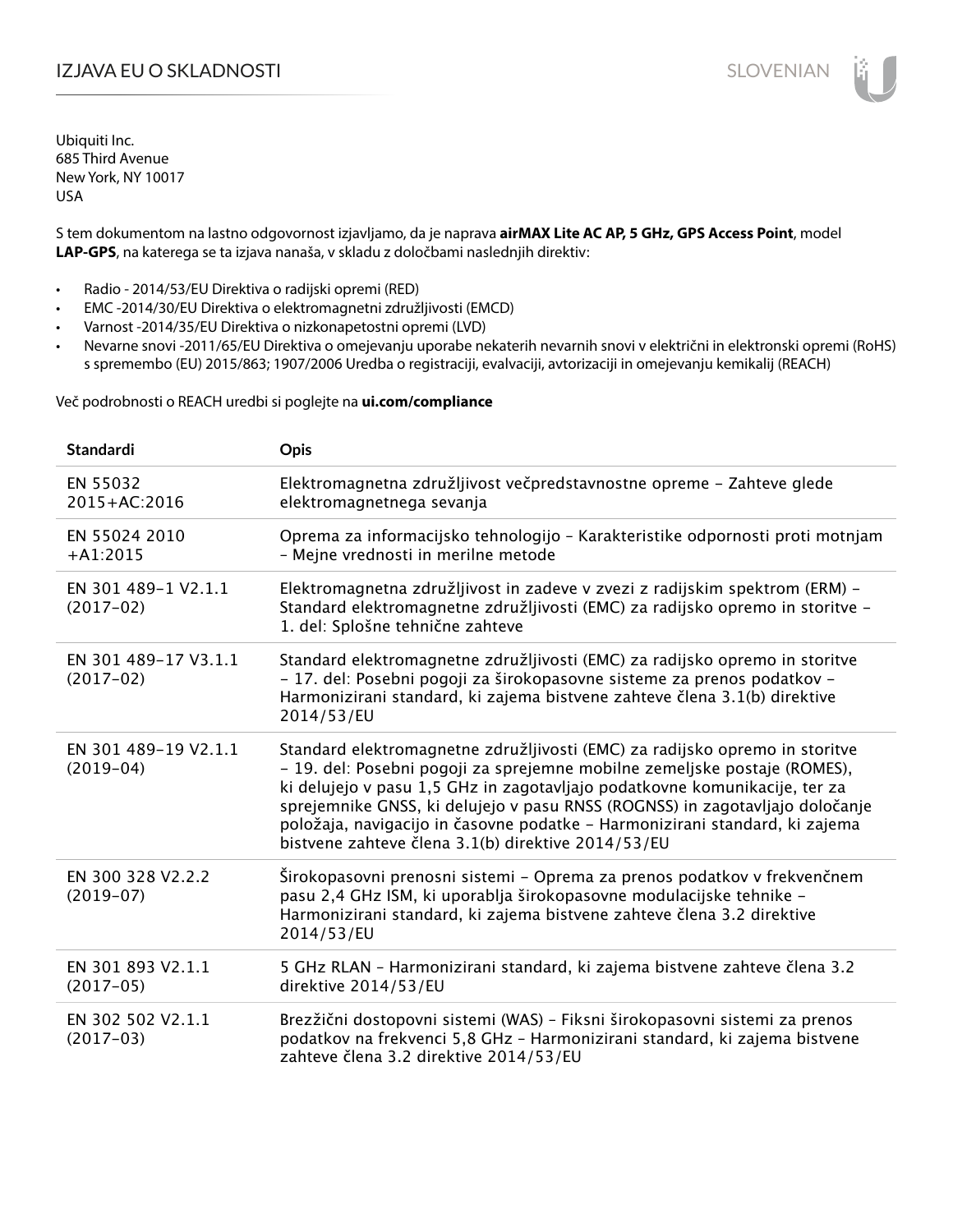

| Standardi                        | <b>Opis</b>                                                                                                                                                                                                                                                                                                               |
|----------------------------------|---------------------------------------------------------------------------------------------------------------------------------------------------------------------------------------------------------------------------------------------------------------------------------------------------------------------------|
| EN 303 413 V1.1.1<br>$(2017-06)$ | Satelitske zemeljske postaje in sistemi (SES) - Sprejemniki globalnih<br>navigacijskih satelitskih sistemov (GNSS) - Radijska oprema, ki deluje v<br>frekvenčnem območju od 1 164 MHz do 1 300 MHz in od 1 559 MHz do 1 610<br>MHz - Harmonizirani standard, ki zajema bistvene zahteve člena 3.2 direktive<br>2014/53/EU |
| EN 62311 2008                    | Ocena elektronske in električne opreme glede omejevanja izpostavljenosti ljudi<br>elektromagnetnim sevanjem (0 Hz - 300 GHz)                                                                                                                                                                                              |
| EN 62368-1<br>2014+A11:2017      | Oprema za avdio/video, informacijsko in komunikacijsko tehnologijo – 1. del:<br>Varnostne zahteve                                                                                                                                                                                                                         |
| <b>CE Marking</b>                | C E                                                                                                                                                                                                                                                                                                                       |

Mak m. Fail Mark Feil Compliance Manager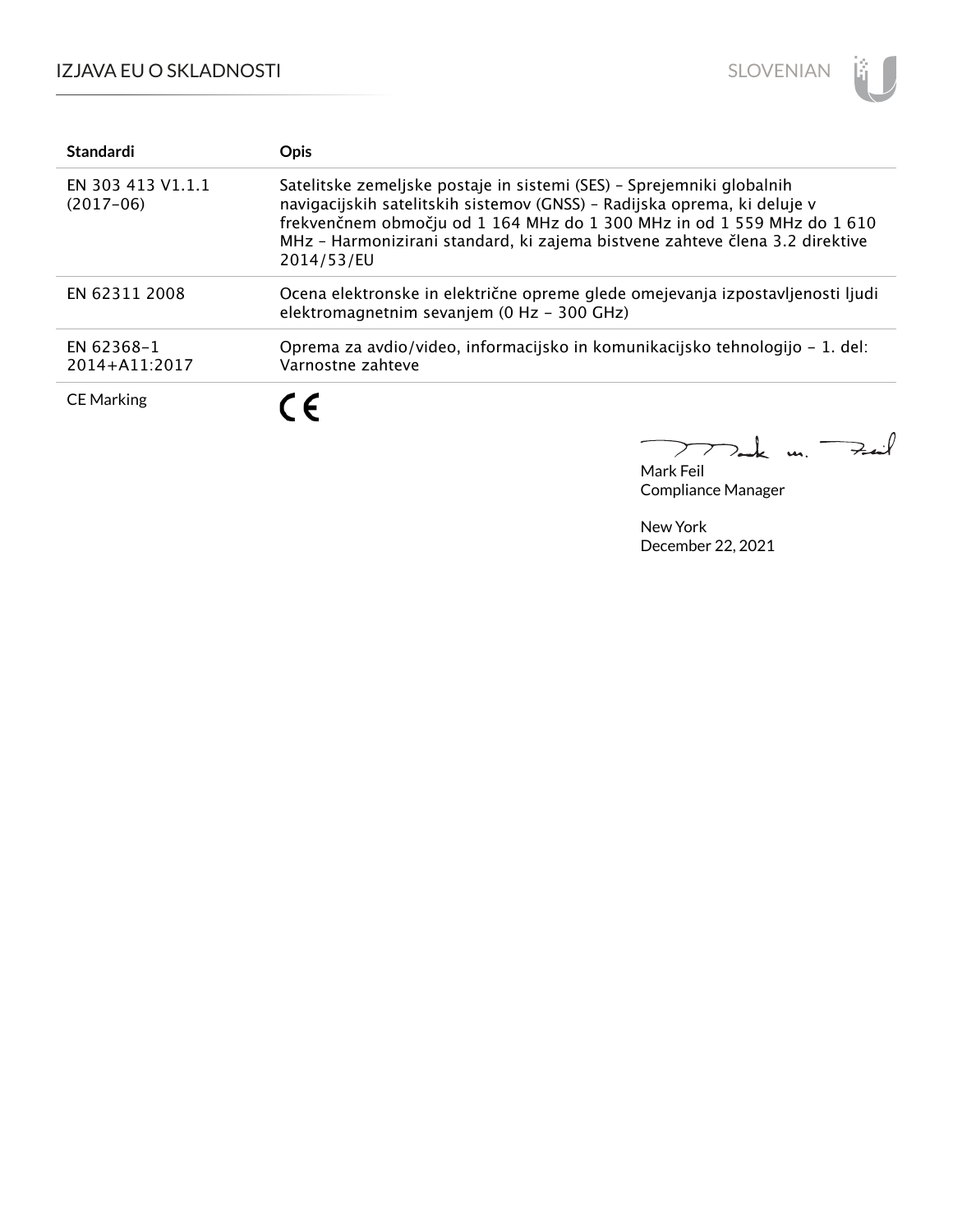Διά του παρόντος δηλώνουμε με αποκλειστική ευθύνη μας ότι το **airMAX Lite AC AP, 5 GHz, GPS Access Point**, μοντέλο **LAP-GPS**, στο οποίο αναφέρεται η παρούσα δήλωση, είναι σύμφωνο με τις διατάξεις των Οδηγιών

- Ραδιοεξοπλισμός Οδηγία Ραδιοεξοπλισμού (RED) 2014/53/ΕΕ
- EMC Οδηγία Ηλεκτρομαγνητικής Συμβατότητας (EMCD) 2014/30/ΕΕ
- Ασφάλεια Οδηγία Χαμηλής Τάσης (LVD) 2014/35/ΕΕ
- Επικίνδυνα Υλικά Περιορισμός της Χρήσης Ορισμένων Επικίνδυνων Ουσιών σε Ηλεκτρικό και Ηλεκτρονικό Εξοπλισμό (RoHS) 2011/65/ΕΕ με τροποποίηση (ΕΕ) 2015/863. Καταχώριση, Αξιολόγηση, Εξουσιοδότηση και Περιορισμός Χημικών Ουσιών (REACH) 1907/2006

Για περισσότερες λεπτομέρειες σχετικά με το REACH, παρακαλούμε ανατρέξτε στη διεύθυνση **ui.com/compliance**

| Πρότυπα                             | Περιγραφή                                                                                                                                                                                                                                                                                                                                                                                                                                                |
|-------------------------------------|----------------------------------------------------------------------------------------------------------------------------------------------------------------------------------------------------------------------------------------------------------------------------------------------------------------------------------------------------------------------------------------------------------------------------------------------------------|
| EN 55032<br>2015+AC:2016            | Ηλεκτρομαγνητική συμβατότητα εξοπλισμού πολυμέσων - Απαιτήσεις<br>εκπομπών                                                                                                                                                                                                                                                                                                                                                                               |
| EN 55024 2010<br>$+A1:2015$         | Εξοπλισμός τεχνολογίας πληροφοριών - Χαρακτηριστικά θωράκισης - Όρια<br>και μέθοδοι μέτρησης                                                                                                                                                                                                                                                                                                                                                             |
| EN 301 489-1 V2.1.1<br>$(2017-02)$  | Ηλεκτρομαγνητική συμβατότητα και Θέματα Ραδιοφάσματος (ERM). Πρότυπο<br>ηλεκτρομαγνητικής συμβατότητας (EMC) για ραδιοεξοπλισμό και υπηρεσίες.<br>Μέρος 1: Κοινές τεχνικές απαιτήσεις                                                                                                                                                                                                                                                                    |
| EN 301 489-17 V3.1.1<br>$(2017-02)$ | Πρότυπο ηλεκτρομαγνητικής συμβατότητας (ΕΜC) για ραδιοεξοπλισμό και<br>υπηρεσίες. Μέρος 17: Ειδικοί όροι για Συστήματα Μετάδοσης Δεδομένων<br>Ευρείας Ζώνης · Εναρμονισμένο Πρότυπο που καλύπτει τις βασικές<br>απαιτήσεις του άρθρου 3.1 (β) της Οδηγίας 2014/53 / ΕΕ                                                                                                                                                                                   |
| EN 301 489-19 V2.1.1<br>$(2019-04)$ | Πρότυπο Ηλεκτρομαγνητικής Συμβατότητας (ΕΜC) για ραδιοεξοπλισμό και<br>υπηρεσίες. Μέρος 19: Ειδικοί όροι για τη λήψη Μόνο Κινητών Σταθμών<br>Γης (ROMES) που λειτουργούν στη ζώνη 1,5 GHz παρέχοντας επικοινωνίες<br>δεδομένων και δέκτες GNSS που λειτουργούν στη ζώνη RNSS (ROGNSS)<br>παρέχοντας δεδομένα θέσης, πλοήγησης και χρονισμού. Εναρμονισμένο<br>Πρότυπο που καλύπτει τις βασικές απαιτήσεις του άρθρου 3.1 (β) της<br>Οδηγίας 2014/53 / ΕΕ |
| EN 300 328 V2.2.2<br>$(2019-07)$    | Ευρυζωνικά συστήματα μετάδοσης. Εξοπλισμός μετάδοσης δεδομένων<br>που λειτουργεί στη ζώνη ISM 2,4 GHz και χρησιμοποιεί ευρυζωνικές<br>τεχνικές διαμόρφωσης. Εναρμονισμένο πρότυπο που καλύπτει τις βασικές<br>απαιτήσεις του άρθρου 3.2 της Οδηγίας 2014/53 / ΕΕ                                                                                                                                                                                         |
| EN 301 893 V2.1.1<br>$(2017-05)$    | 5 GHz RLAN. Εναρμονισμένο Πρότυπο που καλύπτει τις βασικές απαιτήσεις<br>του άρθρου 3.2 της Οδηγίας 2014/53/ΕΕ                                                                                                                                                                                                                                                                                                                                           |
| EN 302 502 V2.1.1<br>$(2017-03)$    | Συστήματα Ασύρματης Πρόσβασης (WAS). Σταθερά ευρυζωνικά συστήματα<br>μετάδοσης δεδομένων 5,8 GHz. Εναρμονισμένο Πρότυπο που καλύπτει τις<br>βασικές απαιτήσεις του άρθρου 3.2 της Οδηγίας 2014/53/ΕΕ                                                                                                                                                                                                                                                     |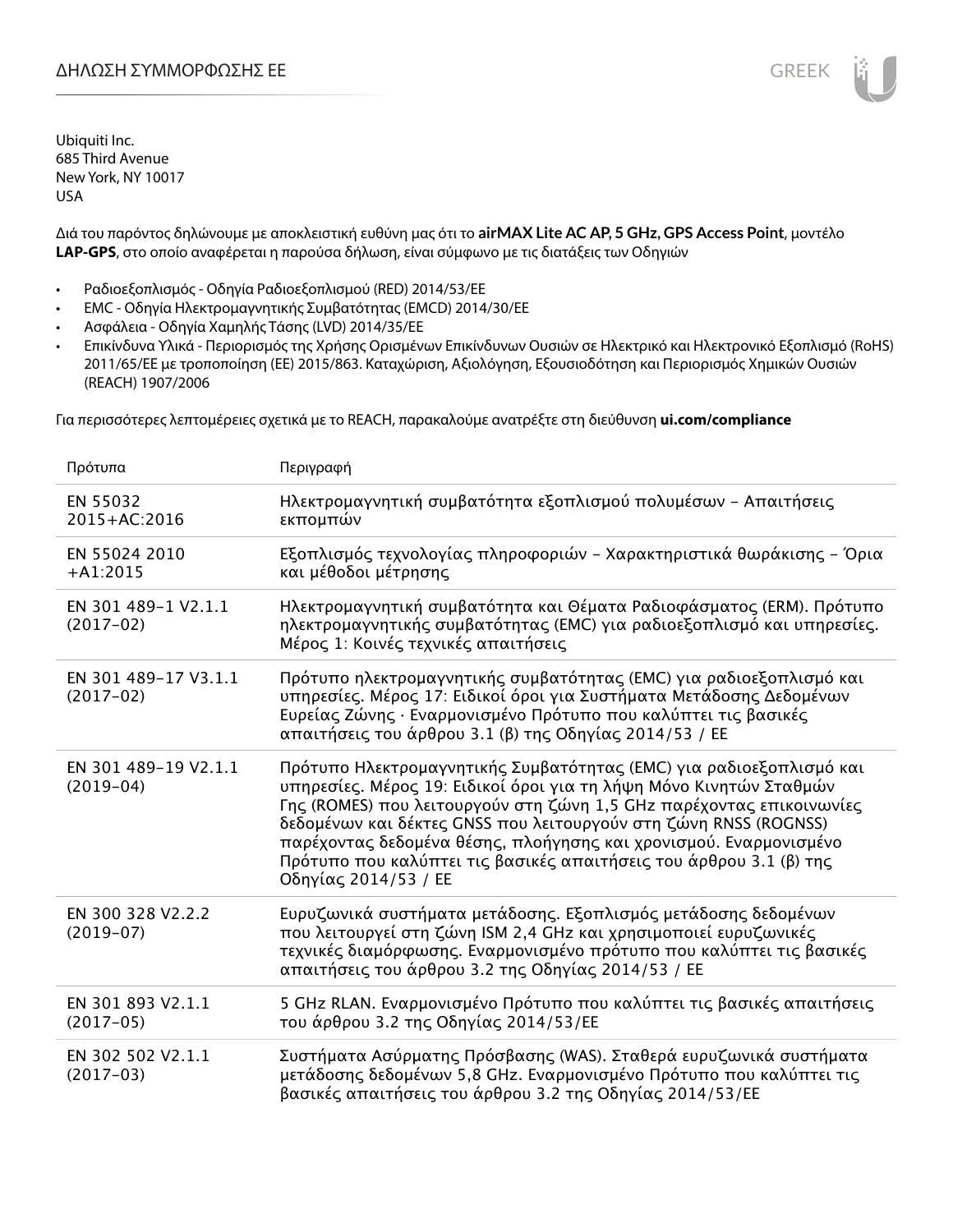

| Πρότυπα                          | Περιγραφή                                                                                                                                                                                                                                                                                                                    |
|----------------------------------|------------------------------------------------------------------------------------------------------------------------------------------------------------------------------------------------------------------------------------------------------------------------------------------------------------------------------|
| EN 303 413 V1.1.1<br>$(2017-06)$ | Δορυφορικοί Σταθμοί Γης και Συστήματα (SES). Δέκτες Παγκόσμιου<br>Δορυφορικού Συστήματος Πλοήγησης (GNSS). Ραδιοεξοπλισμός που<br>λειτουργεί από ζώνες συχνοτήτων 1 164 ΜΗz έως 1 300 ΜΗz και 1 559<br>MHz έως 1 610 MHz. Εναρμονισμένο Πρότυπο που καλύπτει τις βασικές<br>απαιτήσεις του άρθρου 3.2 της Οδηγίας 2014/53/ΕΕ |
| EN 62311 2008                    | Αξιολόγηση ηλεκτρονικού και ηλεκτρικού εξοπλισμού που σχετίζεται με<br>περιορισμούς έκθεσης στον άνθρωπο για ηλεκτρομαγνητικά πεδία (0 Hz -<br>300 GHz)                                                                                                                                                                      |
| EN 62368-1<br>2014+A11:2017      | Εξοπλισμός τεχνολογίας ήχου/εικόνας, πληροφορικής και επικοινωνιών -<br>Μέρος 1: Απαιτήσεις ασφάλειας                                                                                                                                                                                                                        |
| <b>CE Marking</b>                | $\epsilon$                                                                                                                                                                                                                                                                                                                   |
|                                  |                                                                                                                                                                                                                                                                                                                              |

Mark Feil Compliance Manager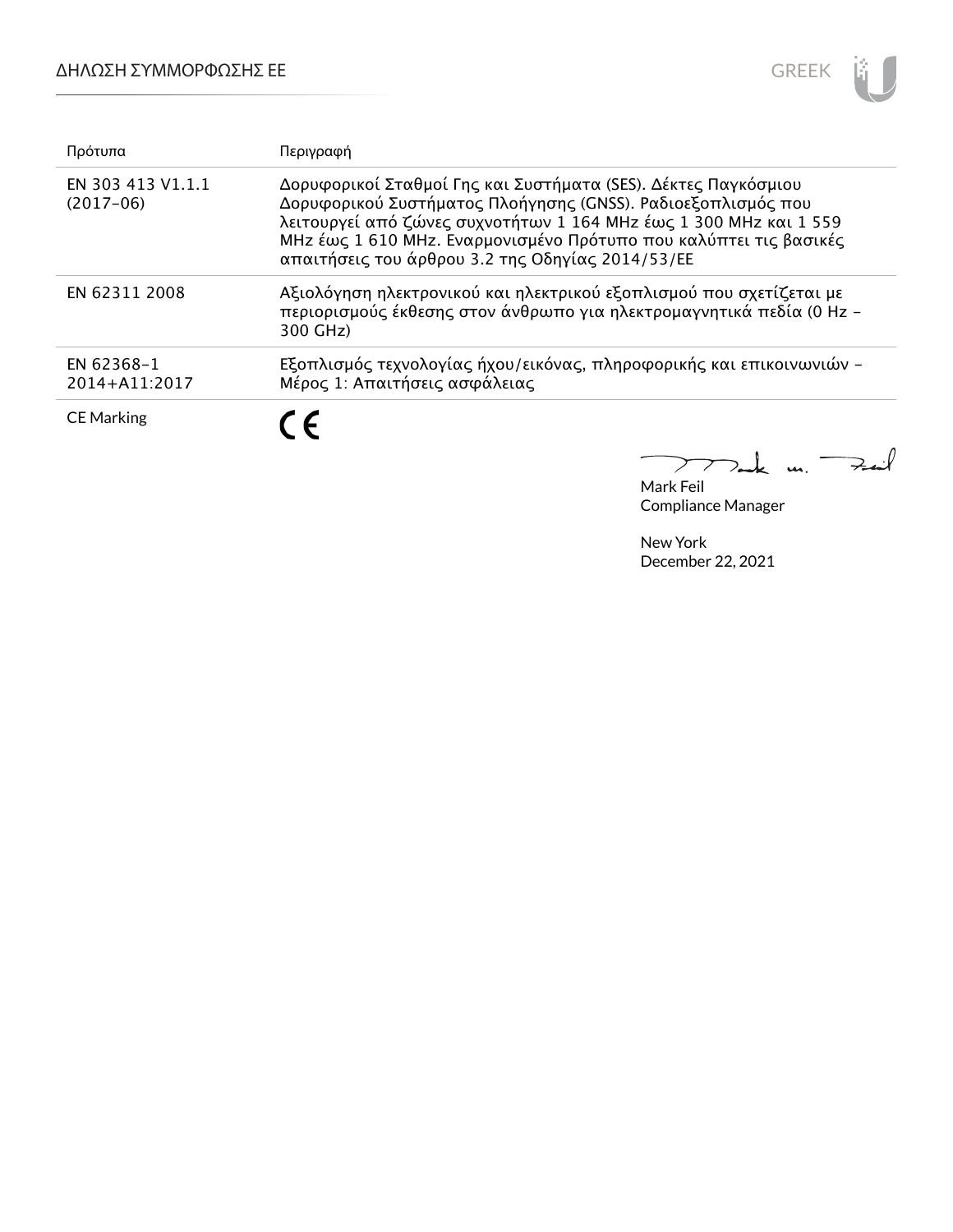# EÚ VYHLÁSENIE O SÚHLASE SLOVAK SLOVAK

Ubiquiti Inc. 685 Third Avenue New York, NY 10017 USA

Týmto prehlasuje, na našu výlučnú zodpovednosť, že **airMAX Lite AC AP, 5 GHz, GPS Access Point**, model **LAP-GPS**, ktorého sa toto vyhlásenie týka, je v súlade s ustanoveniami Smerníc

- Rádio 2014/53/EÚ Smernica o Rádiových Zariadeniach (RED)
- EMC -2014/30/EÚ Smernica o Elektromagnetickej Kompatibilite (EMCD)
- Bezpečnosť -2014/35/EÚ Smernica o Nízkom Napätí (LVD)
- Nebezpečné Materiály -2011/65/EÚ Obmedzenie Používania Určitých Nebezpečných Látok v Elektrických a Elektronických Zariadeniach (RoHS) s dodatkom (EÚ) 2015/863; 1907/2006 Registrácia, Hodnotenie, Autorizácia a Obmedzenie chemikálií (REACH)

Ďalšie informácie o REACH môžete nájsť na **ui.com/compliance**

| Štandardy                           | <b>Popis</b>                                                                                                                                                                                                                                                                                                                                                                                                                                        |
|-------------------------------------|-----------------------------------------------------------------------------------------------------------------------------------------------------------------------------------------------------------------------------------------------------------------------------------------------------------------------------------------------------------------------------------------------------------------------------------------------------|
| EN 55032<br>2015+AC:2016            | Elektromagnetická kompatibilita multimediálnych zariadení - emisné<br>požiadavky                                                                                                                                                                                                                                                                                                                                                                    |
| EN 55024 2010<br>$+A1:2015$         | Zariadenia informačných technológií – Charakteristiky odolnosti – Limity a<br>metódy merania                                                                                                                                                                                                                                                                                                                                                        |
| EN 301 489-1 V2.1.1<br>$(2017-02)$  | Elektromagnetická kompatibilita a záležitosti rádiového spektra (ERM). Norma<br>elektromagnetickej kompatibility (EMC) pre rádiové zariadenia a služby:<br>Spoločné technické požiadavky                                                                                                                                                                                                                                                            |
| EN 301 489-17 V3.1.1<br>$(2017-02)$ | Norma elektromagnetickej kompatibility (EMC) na rádiové zariadenia a služby.<br>17. časť: Osobitné podmienky pre širokopásmové systémy prenosu dát.<br>Harmonizovaná norma vzťahujúca sa na základné požiadavky článku 3.1 písm.<br>b) smernice $2014/53/EU$                                                                                                                                                                                        |
| EN 301 489-19 V2.1.1<br>$(2019-04)$ | Norma elektromagnetickej kompatibility (EMC) na rádiové zariadenia a<br>služby. 19. časť: Osobitné podmienky pre mobilné pozemské stanice (ROMES)<br>pracujúce len na príjem v pásme 1,5 GHz, ktoré poskytujú dátové komunikácie,<br>a prijímače GNSS pracujúce v pásme RNSS (ROGNSS), ktoré poskytujú údaje o<br>polohe, navigácii a časovaní. Harmonizovaná norma vzťahujúca sa na základné<br>požiadavky článku 3.1 písm. b) smernice 2014/53/EÚ |
| EN 300 328 V2.2.2<br>$(2019-07)$    | Širokopásmové prenosové systémy. Zariadenia na prenos údajov pracujúce<br>v pásme ISM 2,4 GHz a používajúce širokopásmové modulačné techniky.<br>Harmonizovaná norma vzťahujúca sa na základné požiadavky článku 3.2<br>smernice 2014/53/EÚ                                                                                                                                                                                                         |
| EN 301 893 V2.1.1<br>$(2017-05)$    | 5 GHz RLAN; harmonizovaná norma vzťahujúca sa na základné požiadavky<br>článku 3.2 smernice 2014/53/EÚ                                                                                                                                                                                                                                                                                                                                              |
| EN 302 502 V2.1.1<br>$(2017-03)$    | Bezdrôtové prístupové systémy (WAS); pevné širokopásmové dátové prenosové<br>systémy 5,8 GHz; harmonizovaná norma vzťahujúca sa na základné požiadavky<br>článku 3.2 smernice 2014/53/EÚ                                                                                                                                                                                                                                                            |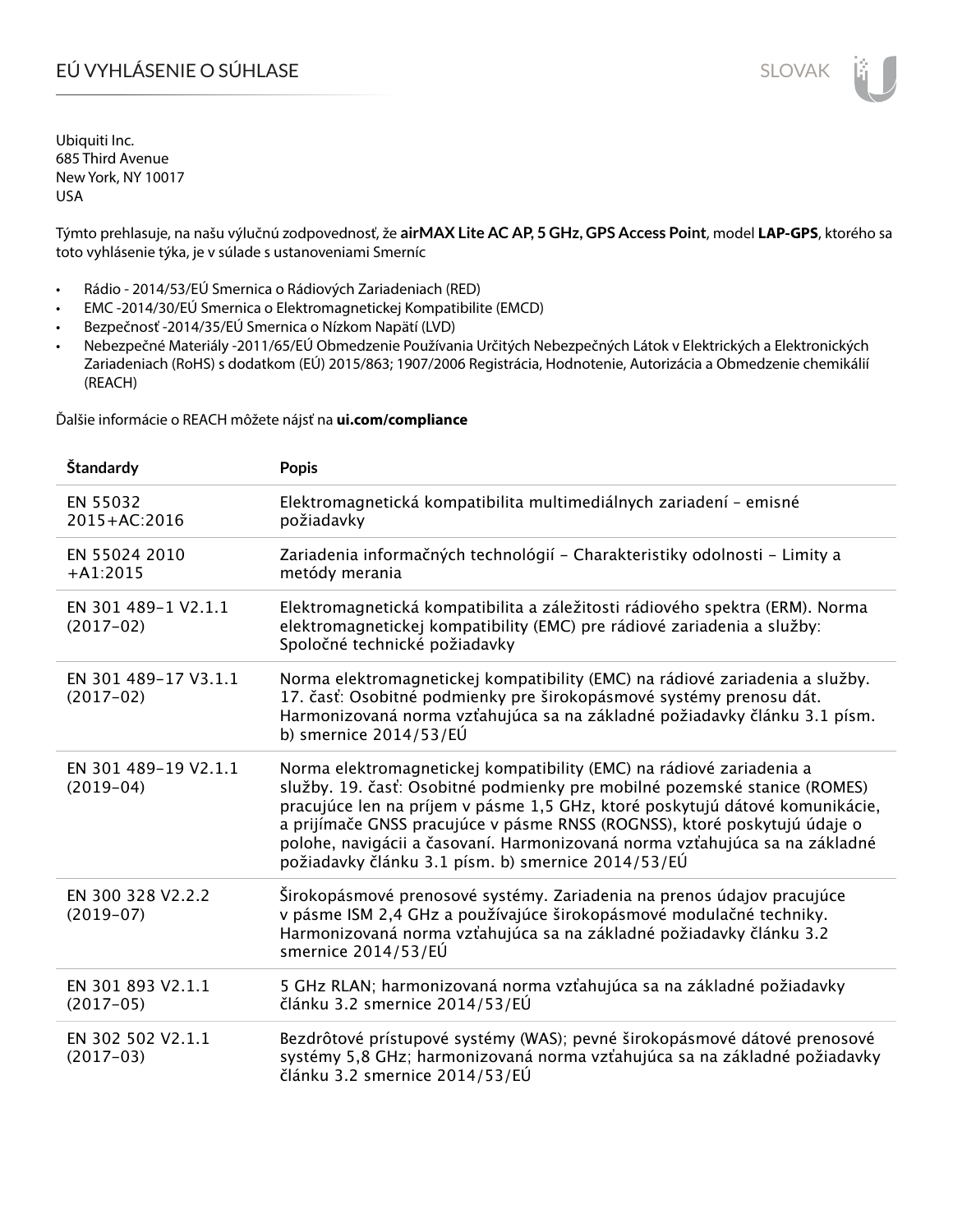# EÚ VYHLÁSENIE O SÚHLASE



| Štandardy                        | <b>Popis</b>                                                                                                                                                                                                                                                                                                    |
|----------------------------------|-----------------------------------------------------------------------------------------------------------------------------------------------------------------------------------------------------------------------------------------------------------------------------------------------------------------|
| EN 303 413 V1.1.1<br>$(2017-06)$ | Satelitné pozemské stanice a systémy (SES); prijímače globálneho navigačného<br>satelitného systému (GNSS); rádiové zariadenia používané vo frekvenčných<br>pásmach 1 164 MHz až 1 300 MHz a 1 559 MHz až 1 610 MHz; harmonizovaná<br>norma vzťahujúca sa na základné požiadavky článku 3.2 smernice 2014/53/EÚ |
| EN 62311 2008                    | Posudzovanie elektronických a elektrických zariadení v súvislosti s<br>obmedzeniami vystavenia ľudí elektromagnetickým poliam (0 Hz - 300 GHz)                                                                                                                                                                  |
| EN 62368-1<br>2014+A11:2017      | Zariadenia audio/video, informačnej a komunikačnej technológie – časť 1:<br>Bezpečnostné požiadavky                                                                                                                                                                                                             |
| <b>CE Marking</b>                | ( F                                                                                                                                                                                                                                                                                                             |

Tak m. Fail  $\overline{\phantom{0}}$  $\sum$ 

Mark Feil Compliance Manager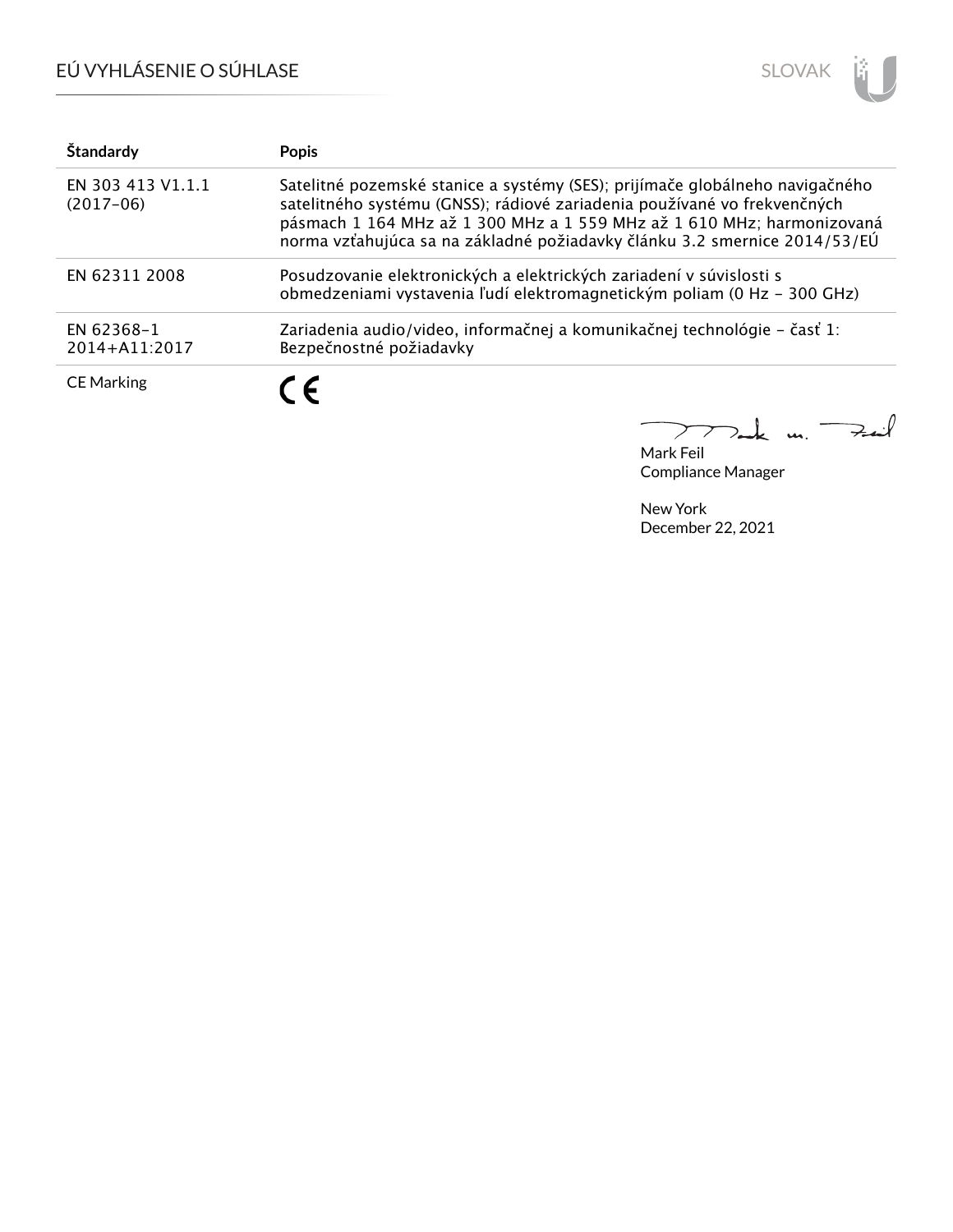Vienīgi uz savu atbildību deklarējam, ka iekārtas "**airMAX Lite AC AP, 5 GHz, GPS Access Point**" modelis "**LAP-GPS**", uz ko attiecas šī deklarācija, atbilst šādu direktīvu noteikumiem:

- radio 2014/53/ES Radioiekārtu direktīva (RED);
- elektromagnētiskā saderība 2014/30/ES Elektromagnētiskās saderības direktīva (EMCD);
- drošība 2014/35/ES Zemsprieguma direktīva (LVD);
- bīstami materiāli 2011/65/ES Atsevišķu bīstamu ķīmisko vielu izmantošanas ierobežojumi elektriskajās un elektroniskajās iekārtās (RoHS) ar grozījumu (ES) 2015/863; 1907/2006 Ķīmisko vielu reģistrēšana, novērtēšana, atļaušana un ierobežošana (REACH).

Papildinformāciju par REACH lūdzam skatīt tīmekļa vietnē **ui.com/compliance**

| <b>Standarti</b>                    | <b>Apraksts</b>                                                                                                                                                                                                                                                                                                                                                                                                                                                                                |
|-------------------------------------|------------------------------------------------------------------------------------------------------------------------------------------------------------------------------------------------------------------------------------------------------------------------------------------------------------------------------------------------------------------------------------------------------------------------------------------------------------------------------------------------|
| EN 55032<br>2015+AC:2016            | Multivides iekārtu elektromagnētiskā saderība - Emisijai piemērojamās prasības                                                                                                                                                                                                                                                                                                                                                                                                                 |
| EN 55024 2010<br>$+A1:2015$         | Informācijas tehnoloģijas iekārtas - Traucējumnoturības raksturlielumi -<br>Robežvērtības un mērīšanas metodes                                                                                                                                                                                                                                                                                                                                                                                 |
| EN 301 489-1 V2.1.1<br>$(2017-02)$  | Elektromagnētiskā saderība un radiofrekvenču spektra jautājumi (ERM);<br>Elektromagnētiskās saderības (EMS) standarts radioiekārtām un dienestiem; 1.<br>daļa: Vispārējās tehniskās prasības                                                                                                                                                                                                                                                                                                   |
| EN 301 489-17 V3.1.1<br>$(2017-02)$ | Elektromagnētiskās saderības (EMS) standarts radioiekārtām un dienestiem;<br>17. dala: Īpašie nosacījumi platjoslas datu pārraides sistēmām; Saskaņotais<br>standarts, kas atbilst Direktīvas 2014/53/ES 3. panta 1. punkta b) apakšpunkta<br>pamatprasībām                                                                                                                                                                                                                                    |
| EN 301 489-19 V2.1.1<br>$(2019-04)$ | Elektromagnētiskās saderības (EMS) standarts radioiekārtām un dienestiem;<br>19. daļa: Īpašie nosacījumi tikai uztverošajām mobilajām Zemes stacijām<br>(ROMES), kas nodrošina datu sakarus un darbojas 1,5 GHz frekvenču joslā, un<br>GNSS uztvērējiem, kas darbojas RNSS frekvenču joslā (ROGNSS) un nodrošina<br>pozicionēšanas, navigācijas un laika sinhronizācijas datus; Saskaņotais<br>standarts, kas atbilst Direktīvas 2014/53/ES 3. panta 1. punkta b) apakšpunkta<br>pamatprasībām |
| EN 300 328 V2.2.2<br>$(2019-07)$    | Platjoslas pārraides sistēmas; Datu pārraides iekārtas, kas darbojas 2,4 GHz<br>ISM joslā un izmanto platjoslas modulācijas paņēmienus; Saskaņotais standarts,<br>kas atbilst Direktīvas 2014/53/ES 3. panta 2. punkta pamatprasībām                                                                                                                                                                                                                                                           |
| EN 301 893 V2.1.1<br>$(2017-05)$    | 5 GHz RLAN; Saskanotais standarts, kas atbilst Direktīvas 2014/53/ES 3. panta<br>2. punkta pamatprasībām                                                                                                                                                                                                                                                                                                                                                                                       |
| EN 302 502 V2.1.1<br>$(2017-03)$    | Bezvadu piekļuves sistēmas (WAS); 5,8 GHz fiksētās platjoslas datu pārraides<br>sistēmas; Saskaņotais standarts, kas atbilst Direktīvas 2014/53/ES 3. panta 2.<br>punkta pamatprasībām                                                                                                                                                                                                                                                                                                         |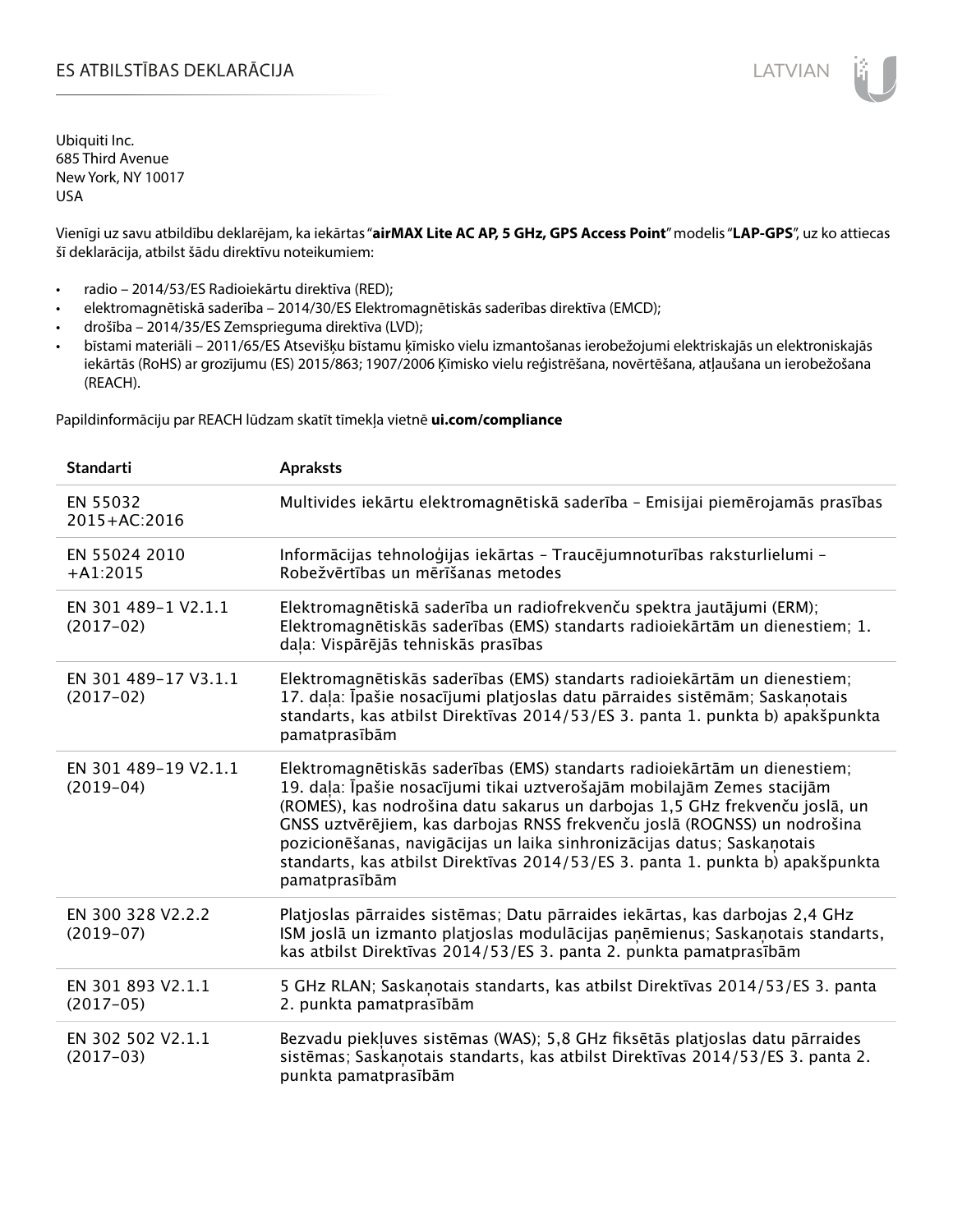## ES ATBILSTĪBAS DEKLARĀCIJA



| <b>Standarti</b>                 | <b>Apraksts</b>                                                                                                                                                                                                                                                                                                 |
|----------------------------------|-----------------------------------------------------------------------------------------------------------------------------------------------------------------------------------------------------------------------------------------------------------------------------------------------------------------|
| EN 303 413 V1.1.1<br>$(2017-06)$ | Satelītu Zemes stacijas un sistēmas (SES); Globālās navigācijas satelītu sistēmas<br>(GNSS) uztvērēji; Radioiekārtas, kas darbojas no 1 164 MHz līdz 1 300 MHz<br>un no 1 559 MHz līdz 1 610 MHz frekvenču joslās; Saskaņotais standarts, kas<br>atbilst Direktīvas 2014/53/ES 3. panta 2. punkta pamatprasībām |
| EN 62311 2008                    | Elektronisko un elektrisko iekārtu novērtēšana attiecībā uz ierobežojumiem 0<br>Hz-300 GHz elektromagnētisko lauku iedarbībai uz cilvēkiem                                                                                                                                                                      |
| EN 62368-1<br>2014+A11:2017      | Audio/video, informācijas un komunikācijas tehnoloģiju aprīkojums - 1. daļa:<br>Drošības prasības                                                                                                                                                                                                               |
| <b>CE Marking</b>                | C E                                                                                                                                                                                                                                                                                                             |

كمنعة  $\overline{\phantom{0}}$  $\frac{1}{2}$  $\sum$ 

Mark Feil Compliance Manager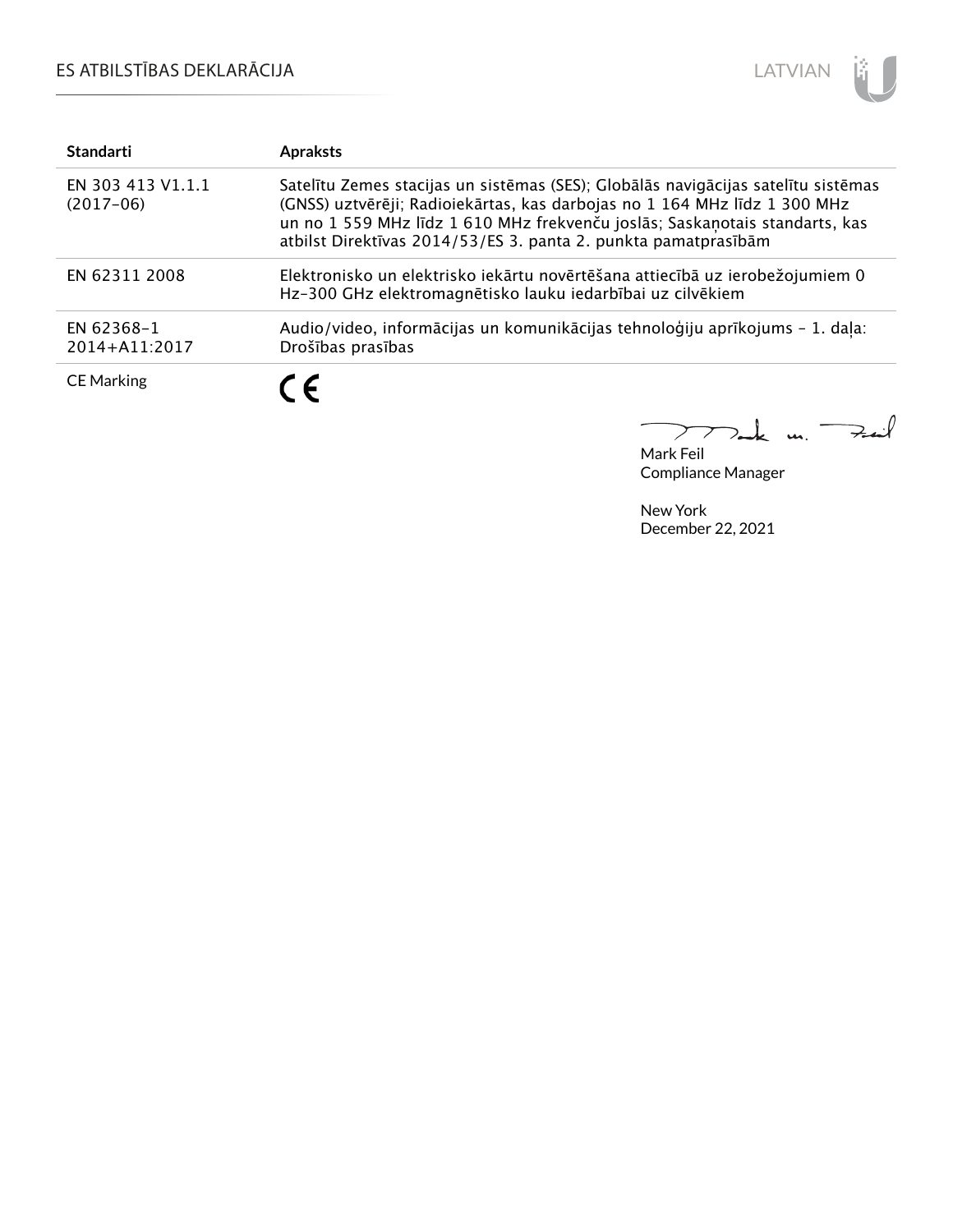## ES ATITIKIMO DEKLARACIJA NA SATITIKIMO DEKLARACIJA NA SATITIKIMO DEKLARACIJA NA SATITIKIMO DE KLARACIJA NA SATI

Ubiquiti Inc. 685 Third Avenue New York, NY 10017 USA

Šiuo pareiškimu prisiimdami visą atsakomybe pareiškia, kad "airMAX Lite AC AP, 5 GHz, GPS Access Point", LAP-GPS modelis, su kuriuo susijusi ši deklaracija, atitinka direktyvų nuostatas

- Radijo 2014/53/EU Radijo įrangos direktyva (RĮD)
- ESD -2014/30/EU Elektromagnetinio suderinamumo direktyva (ESD)
- Sauga -2014/35/EU Žemos įtampos direktyva (LVD)
- Kenksmingos medžiagos -2011/65/EU Tam tikrų pavojingų medžiagų naudojimo elektros ir elektroninėje įrangoje apribojimas (RoHS) pakeitimas (EU) 2015/863; 1907/2006 Registracija, Vertinimas, Cheminių medžiagų leidimas ir apribojmas (RVACH)

Dėl papildomos informacijos apie RVACH, kreipkitės į **ui.com/compliance**

| Standartai                          | Apibūdinimas                                                                                                                                                                                                                                                                                                                                                                                                                                                                         |
|-------------------------------------|--------------------------------------------------------------------------------------------------------------------------------------------------------------------------------------------------------------------------------------------------------------------------------------------------------------------------------------------------------------------------------------------------------------------------------------------------------------------------------------|
| EN 55032<br>2015+AC:2016            | Multimedijos elektromagentinis suderinamumas - spinduliuotės reikalavimai                                                                                                                                                                                                                                                                                                                                                                                                            |
| EN 55024 2010<br>$+A1:2015$         | Informacinių technologijų įranga. Imuniteto charakteristikos. Ribos ir matavimo<br>metodai                                                                                                                                                                                                                                                                                                                                                                                           |
| EN 301 489-1 V2.1.1<br>$(2017-02)$  | Elektromagnetinis suderinamumas ir radijo spektro dalykai (ERM); Radijo ryšio<br>įrangos ir paslaugų elektromagnetinio suderinamumo (EMS) standartas. 1 dalis.<br>Bendrieji techniniai reikalavimai                                                                                                                                                                                                                                                                                  |
| EN 301 489-17 V3.1.1<br>$(2017-02)$ | Radijo ryšio įrangos ir mobiliojo ryšio elektromagnetinio suderinamumo (EMS)<br>standartas. 4 dalis. Fiksuotųjų radijo ryšių ir pagalbinės įrangos specialiosios<br>salygos; suderintas standartas, apimantis esminius Direktyvos 2014/53 / ES 3<br>straipsnio 1 dalies b punkto reikalavimus                                                                                                                                                                                        |
| EN 301 489-19 V2.1.1<br>$(2019-04)$ | Radijo ryšio įrangos ir mobiliojo ryšio elektromagnetinio suderinamumo (EMS)<br>standartas. 19 dalis: Specialiosios sąlygos priimti tik 1,5 GHz dažnių juostoje<br>veikiančias judriąsias žemės stotis (ROMES), teikiančias duomenų ryšį, ir GNSS<br>imtuvus, veikiančius RNSS juostoje (ROGNSS), teikiančius padėties nustatymo,<br>navigacijos ir laiko duomenis; suderintas standartas, apimantis esminius<br>Direktyvos 2014/53 / ES 3 straipsnio 1 dalies b punkto reikalavimus |
| EN 300 328 V2.2.2<br>$(2019-07)$    | Plačiajuosčio ryšio sistemos; Duomenų perdavimo įranga, veikianti 2,4 GHz<br>ISM juostoje ir naudojanti plačiajuosčio ryšio moduliacijos metodus; suderintas<br>standartas, apimantis esminius Direktyvos 2014/53 / ES 3 straipsnio 2 dalies<br>reikalavimus                                                                                                                                                                                                                         |
| EN 301 893 V2.1.1<br>$(2017-05)$    | 5 GHz RLAN; Suderintas standartas, apimantis esminius Direktyvos 2014/53 /<br>ES 3 straipsnio 2 dalies reikalavimus                                                                                                                                                                                                                                                                                                                                                                  |
| EN 302 502 V2.1.1<br>$(2017-03)$    | Belaidės prieigos sistemos (WAS); 5,8 GHz fiksuoto plačiajuosčio ryšio duomenų<br>perdavimo sistemos; Suderintas standartas, apimantis esminius Direktyvos<br>2014/53 / ES 3 straipsnio 2 dalies reikalavimus                                                                                                                                                                                                                                                                        |